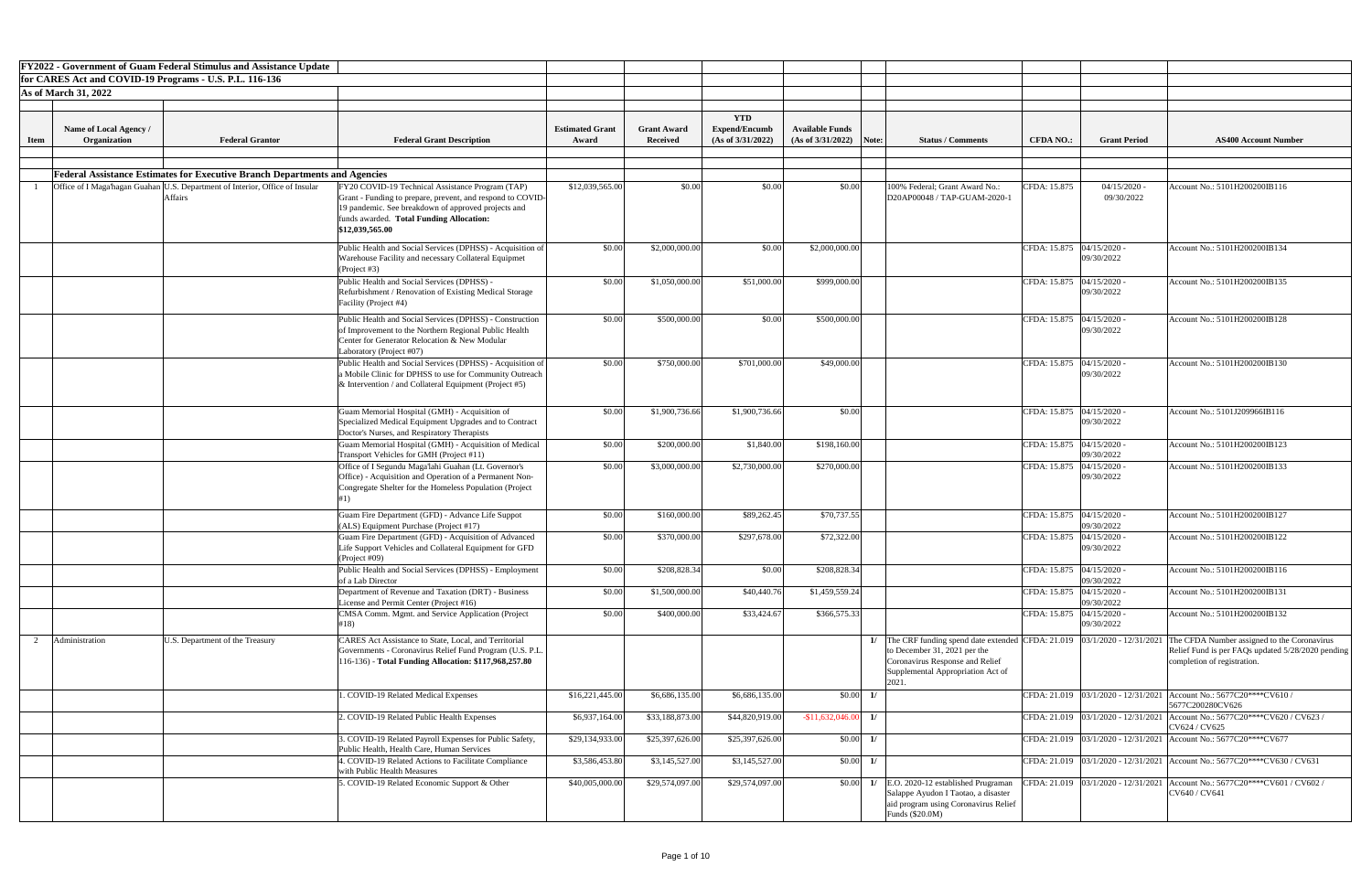|             |                                                      | <b>FY2022 - Government of Guam Federal Stimulus and Assistance Update</b>                                                                               |                                                                                                                                          |                        |                          |                                    |                        |       |                                                                                                                                                                                                   |                  |                                           |                                                                                                                                                                                             |
|-------------|------------------------------------------------------|---------------------------------------------------------------------------------------------------------------------------------------------------------|------------------------------------------------------------------------------------------------------------------------------------------|------------------------|--------------------------|------------------------------------|------------------------|-------|---------------------------------------------------------------------------------------------------------------------------------------------------------------------------------------------------|------------------|-------------------------------------------|---------------------------------------------------------------------------------------------------------------------------------------------------------------------------------------------|
|             |                                                      | for CARES Act and COVID-19 Programs - U.S. P.L. 116-136                                                                                                 |                                                                                                                                          |                        |                          |                                    |                        |       |                                                                                                                                                                                                   |                  |                                           |                                                                                                                                                                                             |
|             | <b>As of March 31, 2022</b>                          |                                                                                                                                                         |                                                                                                                                          |                        |                          |                                    |                        |       |                                                                                                                                                                                                   |                  |                                           |                                                                                                                                                                                             |
|             |                                                      |                                                                                                                                                         |                                                                                                                                          |                        |                          |                                    |                        |       |                                                                                                                                                                                                   |                  |                                           |                                                                                                                                                                                             |
|             | Name of Local Agency /                               |                                                                                                                                                         |                                                                                                                                          | <b>Estimated Grant</b> | <b>Grant Award</b>       | <b>YTD</b><br><b>Expend/Encumb</b> | <b>Available Funds</b> |       |                                                                                                                                                                                                   |                  |                                           |                                                                                                                                                                                             |
| <b>Item</b> | Organization                                         | <b>Federal Grantor</b>                                                                                                                                  | <b>Federal Grant Description</b>                                                                                                         | Award                  | <b>Received</b>          | (As of 3/31/2022)                  | (As of 3/31/2022)      | Note: | <b>Status / Comments</b>                                                                                                                                                                          | <b>CFDA NO.:</b> | <b>Grant Period</b>                       | <b>AS400 Account Number</b>                                                                                                                                                                 |
|             |                                                      |                                                                                                                                                         | 5. COVID-19 Related Public Health Expenses for the                                                                                       | \$22,083,262.00        | \$19,976,000.00          | \$19,976,000.00                    | \$0.00                 |       |                                                                                                                                                                                                   |                  | CFDA: 21.019 03/1/2020 - 12/31/2021       | Account No.: 5677C209962CV601 / CV602 / CV603                                                                                                                                               |
|             |                                                      |                                                                                                                                                         | <b>Function of Government</b>                                                                                                            |                        |                          |                                    |                        |       |                                                                                                                                                                                                   |                  |                                           |                                                                                                                                                                                             |
|             | <b>Revenue and Taxation</b>                          | U.S. Department of the Treasury                                                                                                                         | Economic Impact Payments (EIP) under the CARES Act                                                                                       | \$150,213,000.00       | \$150,213,000.00         | \$149,912,909.00                   | \$300,091.00           |       | Approximately \$107.8 million<br>received on $5/6/2020 \& $24.1$ million<br>received on 5/19/2020. Additional<br>\$18.262 received on 7/16/2020.                                                  |                  |                                           | As of December 24, 2020, the DRT processed<br>86,039 EIP Program Payments totaling about<br>\$149.9M. This represents about 99.73% of the total<br>funding received from the U.S. Treasury. |
|             | Labor                                                | U.S. Department of Labor, Employment and<br><b>Training Administration</b>                                                                              | Pandemic Unemployment Assistance Program ("PUA") and<br><b>Federal Pandemic Unemployment Compensation</b><br>("FPUC") Programs           | \$924,000,000.00       | \$479,300,000.00         | \$358,829,278.84                   |                        |       | $$120,470,721.16$ 4/ First allotment-\$174M; Second<br>allotment-\$24M;Third Allotment-<br>\$50M; Fourth Allotment-\$84.3M<br>effective 1/1/2021; Fifth Allotment-<br>\$153.6M effective 4/1/2021 |                  | CFDA: 17.225  04/01/2019 -<br>06/30/2022  | Account No.: 5679C202400CV603                                                                                                                                                               |
|             | Labor                                                | U.S. Department of Labor, Employment and<br><b>Training Administration</b>                                                                              | Pandemic Unemployment Assistance Program ("PUA")<br>and Federal Pandemic Unemployment Compensation<br>("FPUC") Programs                  | \$0.00                 | \$527,985,000.00         | \$552,405,207.68                   |                        |       | $-24,420,207.68$ 4/ First allotment-\$100M;Second<br>allotment-\$161M; Third Allotment-<br>\$96.9M effective 1/1/2021; Fourth<br>Allotment-\$176.6M, effective                                    |                  | CFDA: 17.225   04/01/2019 -<br>06/30/2022 | Account No.: 5679C202400CV604                                                                                                                                                               |
|             | Labor                                                | U.S. Department of Labor, Employment and<br><b>Training Administration</b>                                                                              | Pandemic Unemployment Assistance Program ("PUA") and<br>Federal Pandemic Unemployment Compensation ("FPUC")<br>Programs - Administration | \$0.00                 | \$4,554,341.00           | \$6,274,033.14                     | $-$1,719,692.14$       |       | First allotment (\$2.0M) & Second<br>allotment (\$2.1M) for FPUC/PUA/<br>Program Admin. Mod. #5 Grant<br>Suppl. (\$210K) for fraud prevention $\&$<br>detection efforts.                          |                  | CFDA: 17.225  04/01/2020 -<br>06/30/2022  | Account No.: 5101H202400CV102                                                                                                                                                               |
|             | Labor                                                | U.S. Department of Labor, Employment and<br><b>Training Administration</b>                                                                              | WIOA National Dislocated Worker Grants (DWG) -<br>Disaster Guam COVID-19 Program                                                         | \$7,659,338.00         | \$3,016,682.00           | \$4,305,882.97                     | $-$1,289,200.97$       |       | Amount GDOL applied for \$7,809,338 CFDA: 17.277 04/14/2020 -<br>on March 3, 2020 - Grant#13053292                                                                                                |                  | 03/31/2023                                | Account No.: 5101H202416CV112                                                                                                                                                               |
|             | Labor                                                | U.S. Department of Labor, Employment and<br><b>Training Administration</b>                                                                              | WIOA National Dislocated Worker Grants (DWG) -<br>Disaster Guam COVID-19 Program - Administration                                        | \$150,000.00           | \$250,490.00             | \$236,202.94                       | \$14,287.06            |       | Portion of \$1.5M grant received<br>allocated for Administrative Costs.                                                                                                                           | CFDA: 17.277     | 04/14/2020<br>03/31/2023                  | Account No.: 5101H202416CV111                                                                                                                                                               |
|             |                                                      | Bureau of Statistics and Plans   U.S. Department of Justice, Office of Justice<br>Programs, Bureau of Justice Assistance                                | Coronavirus Emergency Supplemental Funding - Guam<br>Coronavirus Emergency Response                                                      | \$2,932,867.00         | \$2,932,867.00           | \$3,157,379.48                     | $-$ \$224,512.48       |       | 100% Federal; Grant No.:<br>2020VDBX0029                                                                                                                                                          |                  | CFDA: 16.034 01/20/2020 -<br>01/31/2023   | Account No.: 5101H200900PA116                                                                                                                                                               |
| 10          | Guam Public Library System                           |                                                                                                                                                         | Institute of Museum and Library Services (IMLS) Library Services and Technology Act (LSTA) CARES Act<br>State Grants - FY2020            | \$15,224.00            | \$15,224.00              | \$14,634.02                        | \$589.98               |       | 100% Federal; Grant No.: LS-246574- CFDA: 45.310 04/21/2020 -<br>$OLS-20$                                                                                                                         |                  | 09/30/2021                                | Account No.: 5101H201800CV102                                                                                                                                                               |
|             | Guam Behavioral Health and<br><b>Wellness Center</b> | J.S. Department of Health and Human Services,<br><b>Substance Abuse and Mental Health Services</b><br>Administration                                    | Emergency Grants to Address Mental Health and Substance<br>Use Disorders During COVID-19                                                 | \$516,800.00           | \$500,000.00             | \$601,789.14                       | $-$101,789.14$         |       | 100% Federal; Grant No.:<br>1H79FG000211-01; Grant Period<br>Modification, end date from 8/19/2021<br>to 8/19/2022                                                                                | CFDA: 93.685     | 04/20/2020<br>08/19/2022                  | Account No.: 5101H202300SE112                                                                                                                                                               |
|             | Public Health and Social<br>Services                 | U.S. Department of Health and Human Services,<br>Administration for Children and Families, Office Funds under the CARES Act 2020<br>of Child Care (OCC) | Child Care and Development Block Grant - Supplemental                                                                                    | \$6,420,621.00         | \$6,420,621.00           | \$2,537,283.15                     | \$3,883,337.85         |       | 100% Federal; Grant No.:<br>2001GUCCC3                                                                                                                                                            |                  | CFDA: 93.575 03/27/2020 -<br>09/30/2023   | Account No.: 5101H201732CV109                                                                                                                                                               |
|             | Public Health and Social<br>Services                 | U.S. Department of Health and Human Services,<br>Administration for Community Living                                                                    | (CMC2) Families First Coronavirus Response Act, Older<br>Americans Act Title III - Congregate Meals                                      | \$200,000.00           | \$200,000.00             | \$201,128.40                       | $-$1,128.40$           |       | 100% Federal; Grant No.:<br>2001GUCMC2-00                                                                                                                                                         |                  | CFDA: 93.045 03/20/2020 -<br>09/30/2022   | Account No.: 5101H201730CV117                                                                                                                                                               |
|             | Public Health and Social<br>Services                 | U.S Department of Health and Human Services.<br>Administration for Community Living                                                                     | (HDC2) Families First Coronavirus Response Act, Older<br>Americans Act Title III - Home Delivered Meals                                  | \$370,000.00           | $\overline{$}370,000.00$ | \$712,920.70                       | $-$ \$342,920.70       |       | Total award - \$400,000; \$30,000<br>transferred per grantor approval as Fed<br>Match for SOA Admin; Grant No.:<br>2001GUHDC2-00                                                                  | CFDA: 93.045     | 03/20/2020<br>09/30/2022                  | Account No.: 5101H201730CV118; \$30,000<br>transferred as Fed. Match under account<br>5101G201730CV119                                                                                      |
| 15          | Public Health and Social<br>Services                 | U.S Department of Health and Human Services,<br>Administration for Community Living                                                                     | Families First Coronavirus Response Act, Older Americans<br>Act Title III - State Office on Aging - Administration                       | \$40,000.00            | \$40,000.00              | \$37,517.84                        | \$2,482.16             |       | Total award - \$40,000; Federal<br>matching (75% Federal - \$30,000 /<br>25% Local - \$10,000); Grant No.:<br>2001GUHDC2-00                                                                       |                  |                                           | CFDA: 93.044   03/20/2020-09/30/2022   Account No.: 5101G201730CV119 / Local Account<br>No.: 5100G201730MT960                                                                               |
| 16          | Public Health and Social<br>Services                 | U.S Department of Health and Human Services,<br>Administration for Community Living                                                                     | SSC3) CARES Act, Older Americans Act Title III-B -<br>Supportive Services                                                                | \$500,000.00           | \$500,000.00             | \$494,065.55                       | \$5,934.45             |       | 100% Federal; Grant No.:<br>2001GUSSC3-00                                                                                                                                                         |                  |                                           | CFDA: 93.044  04/01/2020-09/30/2022   Account No.: 5101H201730CV121                                                                                                                         |
|             | Public Health and Social<br>Services                 | U.S Department of Health and Human Services,<br>Administration for Community Living                                                                     | (HDC3) CARES Act, Older Americans Act Title III-C -<br><b>Nutrition Services</b>                                                         | \$1,102,500.00         | \$1,102,500.00           | \$1,399,110.06                     | $-$ \$296,610.06       |       | Total award - \$1,200,000; \$97,500<br>transferred per grantor approval as Fed<br>Match for CARES Act State Office;<br>Grant No.: 2001GUHDC3-00                                                   |                  |                                           | CFDA: 93.045  04/01/2020-09/30/2022   Account No.: 5101H201730CV123; \$97,500<br>transferred as Fed. Match under account<br>5101G201730CV120                                                |
| 18          | Public Health and Social<br>Services                 | U.S Department of Health and Human Services,<br><b>Administration for Community Living</b>                                                              | (FCC3) CARES Act, Older Americans Act Title III-E -<br><b>Family Caregiver Support Program</b>                                           | \$250,000.00           | \$250,000.00             | \$250,000.00                       | \$0.00                 |       | 100% Federal; Grant No.:<br>2001GUFCC3-00                                                                                                                                                         |                  |                                           | CFDA: 93.052 04/20/2020-09/30/2022 Account No.: 5101H201730CV122                                                                                                                            |
| 19          | Public Health and Social<br>Services                 | U.S Department of Health and Human Services,<br>Administration for Community Living                                                                     | (OMC3) - CARES Act, Older Americans Act Title VII -<br>Ombudsman Program                                                                 | \$50,000.00            | \$50,000.00              | \$19,786.83                        | \$30,213.17            |       | 100% Federal; Grant No.:<br>2001GUOMC3-00                                                                                                                                                         |                  |                                           | CFDA: 93.042  04/01/2020-09/30/2022   Account No.: 5101H201730CV124                                                                                                                         |
| 20          | Public Health and Social<br>Services                 | U.S Department of Health and Human Services,<br>Administration for Community Living                                                                     | CARES Act State Office, Older Americans Act Title III                                                                                    | \$130,000.00           | \$130,000.00             | \$111,292.48                       | \$18,707.52            |       | Federal matching (75% Federal -<br>\$97,500 / 25% Local - \$32,500); Grant<br>No.: 2001GUHDC3-00                                                                                                  |                  |                                           | CFDA: 93.045  04/01/2020-09/30/2022   Account No.: 5101G01730CV120 / Local Account<br>No.: 5100G201730MT955                                                                                 |

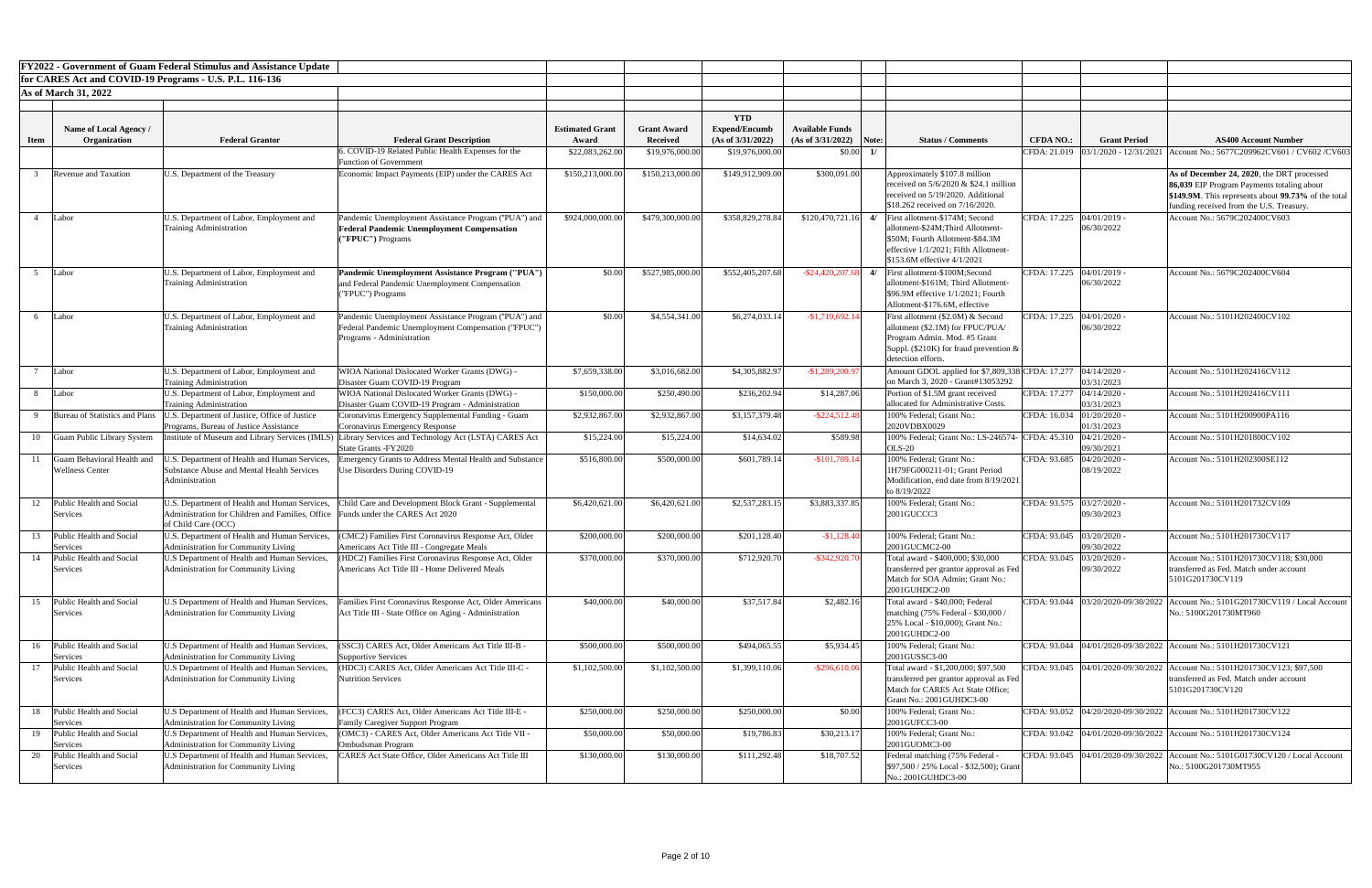|                                                         |                                         | <b>FY2022 - Government of Guam Federal Stimulus and Assistance Update</b>                                          |                                                                                                                             |                        |                    |                                    |                        |       |                                                                             |                             |                              |                                                                       |
|---------------------------------------------------------|-----------------------------------------|--------------------------------------------------------------------------------------------------------------------|-----------------------------------------------------------------------------------------------------------------------------|------------------------|--------------------|------------------------------------|------------------------|-------|-----------------------------------------------------------------------------|-----------------------------|------------------------------|-----------------------------------------------------------------------|
| for CARES Act and COVID-19 Programs - U.S. P.L. 116-136 |                                         |                                                                                                                    |                                                                                                                             |                        |                    |                                    |                        |       |                                                                             |                             |                              |                                                                       |
| <b>As of March 31, 2022</b>                             |                                         |                                                                                                                    |                                                                                                                             |                        |                    |                                    |                        |       |                                                                             |                             |                              |                                                                       |
|                                                         |                                         |                                                                                                                    |                                                                                                                             |                        |                    |                                    |                        |       |                                                                             |                             |                              |                                                                       |
|                                                         | Name of Local Agency /                  |                                                                                                                    |                                                                                                                             | <b>Estimated Grant</b> | <b>Grant Award</b> | <b>YTD</b><br><b>Expend/Encumb</b> | <b>Available Funds</b> |       |                                                                             |                             |                              |                                                                       |
| <b>Item</b>                                             | Organization                            | <b>Federal Grantor</b>                                                                                             | <b>Federal Grant Description</b>                                                                                            | Award                  | Received           | (As of $3/31/2022$ )               | (As of 3/31/2022)      | Note: | <b>Status / Comments</b>                                                    | <b>CFDA NO.:</b>            | <b>Grant Period</b>          | <b>AS400 Account Number</b>                                           |
|                                                         | Public Health and Social                | U.S Department of Health and Human Services,                                                                       | Coronavirus Preparedness and Response Supplemental                                                                          | \$305,454.00           | \$305,454.00       | \$280,118.12                       | \$25,335.88            |       | 100% Federal; Grant No.:                                                    |                             |                              | CFDA: 93.048  04/01/2020-09/30/2022   Account No.: 5101H201730CV127   |
|                                                         | Services                                | Administration for Community Living                                                                                | DPHSS Aging and Disability Resource Centering (ADRC)<br>Wrong Door System Funding Opportunity Critical Relief               |                        |                    |                                    |                        |       | 90NWC30038-01-00                                                            |                             |                              |                                                                       |
|                                                         | 22 Public Health and Social<br>Services | U.S. Department of Health and Human Services,<br>Health Resources & Services Administration                        | yan White HIV/AIDS Program Part B COVID-19<br>Response                                                                      | \$20,000.00            | \$20,000.00        | \$19,999.05                        | \$0.95                 |       | 100% Federal; Grant No.:<br>1X7CHA36883-01-00                               | CFDA: 93.917   04/01/2020 - | 03/31/2022                   | Account No.: 5101H201713CV124                                         |
|                                                         | Public Health and Social                | U.S. Department of Health and Human Services,                                                                      | Y20 Coronavirus Preparedness and Response                                                                                   | \$61,026.00            | \$61,026.00        | \$67,210.95                        | $-$ \$6,184.9          |       | 100% Federal; Grant No.:                                                    | CFDA: 93.224                | 03/15/2020                   | Account No.: 5105H201716SE106                                         |
|                                                         | Services                                | Health Resources & Services Administration,<br><b>Health Center Program</b>                                        | Supplemental Funding for Health Centers (P.L. 116-123)                                                                      |                        |                    |                                    |                        |       | <b>HBCCS34823</b>                                                           |                             | 03/31/2022                   |                                                                       |
| 24                                                      | Public Health and Social                | U.S. Department of Health and Human Services,                                                                      | Y20 CARES Act Supplemental Funding for Health                                                                               | \$736,610.00           | \$736,610.00       | \$950,094.62                       | $-$ \$213,484.62       |       | 100% Federal; Grant Award No.: 4                                            | CFDA: 93.224                | $04/01/2020$ -               | Account No.: 5105H201716CV107                                         |
|                                                         | Services                                | Health Resources & Services Administration,<br><b>Health Center Program</b>                                        | Centers (P.L. 116-136) - Pacific Basin Community Health<br>enter                                                            |                        |                    |                                    |                        |       | H8DC536544-01-01; Federal Award<br>Date: 04/21/2021                         |                             | 03/31/2022                   |                                                                       |
| 25                                                      | Public Health and Social<br>Services    | U.S. Department of Health and Human Services,<br>Center for Disease Control (CDC), Division of                     | CARES Act - Epidemiology & Laboratory Capacity (ELC)<br>for Infectious Diseases COVID-19 Supplement                         | \$532,702.00           | \$532,702.00       | \$601,106.03                       | $-$ \$68,404.0         |       | 100% Federal; Grant No.:<br>6NU50CK000531-01-04                             | CFDA: 93.323                | $04/23/2020$ -<br>04/22/2022 | Account No.: 5101H201713CV125                                         |
|                                                         |                                         | Vector-Borne Diseases (DVBD)                                                                                       |                                                                                                                             |                        |                    |                                    |                        |       |                                                                             |                             |                              |                                                                       |
|                                                         | Public Health and Social<br>Services    | U.S. Department of Health and Human Services,<br>Centers for Disease Control and Prevention                        | Co-Op Agreement for Emergency Response: Public Health<br>Crisis Response-2018: COVID-19 Crisis Response                     | \$479,432.00           | \$479,432.00       | \$479,432.00                       | \$0.00                 |       | 100% Federal; Grant No.:<br>1NU90TP9221000100                               | CFDA: 93.354   03/16/2020 - | 03/15/2023                   | Account No.: 5101H201713SE123                                         |
|                                                         | Public Health and Social                | U.S. Department of Health and Human Services,                                                                      | Co-Op Agreement for Emergency Response: Public Health                                                                       | \$958,864.00           | \$958,864.00       | \$802,285.83                       | \$156,578.17           |       | Supplemental Funding COVID-19 in                                            | CFDA: 93.354                | 03/16/2020                   | Account No.: 5101H201713SE123                                         |
|                                                         | Services                                | Centers for Disease Control and Prevention<br>(CDC)                                                                | Crisis Response-2018: COVID-19 Crisis Response<br>(Supplement)                                                              |                        |                    |                                    |                        |       | Year 1 - 4/02/2020 Grant No:<br>1NU90tp9221000100                           |                             | 03/15/2023                   |                                                                       |
|                                                         | 28 Guam Department of                   | U.S. Department of Education, Office of                                                                            | Education Stabilization Fund (ESF) through the CARES                                                                        | \$41,521,997.00        | \$0.00             | \$0.00                             | \$0.00                 |       | Each Outlying Area will receive two CFDA: 84.425A 04/24/2020 -              |                             |                              | Accounts established under GDOE's Financial                           |
|                                                         | Education (GDOE)                        | Elementary and Secondary Education (OESE)                                                                          | Act for Formula Grants to Outlying Areas - State Education<br><b>Agency (SEA) - Total Funding Allocation:</b>               |                        |                    |                                    |                        |       | block grants from the ESF: 1 made to<br>the SEA and 1 to Governor's offices |                             | 04/23/2021                   | System.                                                               |
|                                                         |                                         |                                                                                                                    | \$41,521,997.00                                                                                                             |                        |                    |                                    |                        |       |                                                                             |                             |                              |                                                                       |
|                                                         |                                         |                                                                                                                    | <b>GDOE</b> - Public Schools District - ESF                                                                                 | \$0.00                 | \$35,775,923.85    | \$35,583,326.62                    | \$192,597.23           |       | <b>YTD Purchase Orders &amp; Requisitions</b>                               |                             |                              | Per GDOE ESF Grant Status Report as of 3/31/2022                      |
|                                                         |                                         |                                                                                                                    | <b>GDOE</b> - State Administration                                                                                          | \$0.00                 | \$770,096.71       | \$770,096.71                       | \$0.00                 |       | <b>YTD Purchase Orders &amp; Requisitions</b>                               |                             |                              | Per GDOE ESF Grant Status Report as of 3/31/2022                      |
|                                                         |                                         |                                                                                                                    | St. John's Christian - ESF                                                                                                  | \$0.00                 | \$83,059.01        | \$83,059.01                        | \$0.00                 |       | <b>YTD Purchase Orders &amp; Requisitions</b>                               |                             |                              | Per GDOE ESF Grant Status Report as of 3/31/2022                      |
|                                                         |                                         |                                                                                                                    |                                                                                                                             |                        |                    |                                    |                        |       |                                                                             |                             |                              |                                                                       |
|                                                         |                                         |                                                                                                                    | <b>Guam Adventist Academy - ESF</b>                                                                                         | \$0.00                 | \$26,902.19        | \$26,902.19                        | \$0.00                 |       | <b>YTD Purchase Orders &amp; Requisitions</b>                               |                             |                              | Per GDOE ESF Grant Status Report as of 3/31/2022                      |
|                                                         |                                         |                                                                                                                    | Guahan Academy Charter School - ESF                                                                                         | \$0.00                 | \$668,944.30       | \$668,944.30                       | \$0.00                 |       | <b>YTD Purchase Orders &amp; Requisitions</b>                               |                             |                              | Per GDOE ESF Grant Status Report as of 3/31/2022                      |
|                                                         |                                         |                                                                                                                    |                                                                                                                             |                        |                    |                                    |                        |       |                                                                             |                             |                              |                                                                       |
|                                                         |                                         |                                                                                                                    | Office of Catholic Education - ESF                                                                                          | \$0.00                 | \$3,173,637.85     | \$3,169,830.66                     | \$3,807.19             |       | <b>YTD Purchase Orders &amp; Requisitions</b>                               |                             |                              | Per GDOE ESF Grant Status Report as of 3/31/2022                      |
|                                                         |                                         |                                                                                                                    | Harvest Christian Academy - ESF                                                                                             | \$0.00                 | \$270,002.12       | \$270,002.12                       | \$0.00                 |       | <b>YTD Purchase Orders &amp; Requisitions</b>                               |                             |                              | Per GDOE ESF Grant Status Report as of 3/31/2022                      |
|                                                         |                                         |                                                                                                                    | St. Paul's Christian - ESF                                                                                                  | \$0.00                 | \$207,636.88       | \$207,636.88                       | \$0.00                 |       | <b>YTD Purchase Orders &amp; Requisitions</b>                               |                             |                              | Per GDOE ESF Grant Status Report as of 3/31/2022                      |
|                                                         |                                         |                                                                                                                    |                                                                                                                             |                        |                    |                                    |                        |       |                                                                             |                             |                              |                                                                       |
|                                                         |                                         |                                                                                                                    | Japanese School of Guam - ESF                                                                                               | \$0.00                 | \$12,953.21        | \$12,953.21                        | \$0.00                 |       | <b>YTD Purchase Orders &amp; Requisitions</b>                               |                             |                              | Per GDOE ESF Grant Status Report as of 3/31/2022                      |
|                                                         |                                         |                                                                                                                    | Providence Christian - ESF                                                                                                  | \$0.00                 | \$6,821.19         | \$6,821.19                         | \$0.00                 |       | <b>YTD Purchase Orders &amp; Requisitions</b>                               |                             |                              | Per GDOE ESF Grant Status Report as of 3/31/2022                      |
|                                                         |                                         |                                                                                                                    | SIFA Academy Charter School - ESF                                                                                           | \$0.00                 | \$219,221.94       | \$219,221.94                       | \$0.00                 |       | <b>YTD Purchase Orders &amp; Requisitions</b>                               |                             |                              | Per GDOE ESF Grant Status Report as of 3/31/2022                      |
|                                                         |                                         |                                                                                                                    | iLearn Academy Charter School - ESF                                                                                         | \$0.00                 | \$306,797.75       | \$306,797.75                       | \$0.00                 |       | <b>YTD Purchase Orders &amp; Requisitions</b>                               |                             |                              | Per GDOE ESF Grant Status Report as of 3/31/2022                      |
|                                                         |                                         |                                                                                                                    |                                                                                                                             |                        |                    |                                    |                        |       |                                                                             |                             |                              |                                                                       |
| 29                                                      |                                         | Office of I Maga'hagan Guahan U.S. Department of Education, Office of<br>Elementary and Secondary Education (OESE) | Education Stabilization Fund through the CARES Act for<br>Formula Grants to Outlying Areas - Guam Governor's                | \$12,499,963.00        | \$0.00             | \$0.00                             | \$0.00                 |       | 100% Federal; Grant award No.:<br>S425H200004                               | CFDA: 84.425H 07/01/2020 -  | 09/30/2022                   | Account No.: 5101H200200EI102                                         |
|                                                         |                                         |                                                                                                                    | Office - Total Funding Allocation: \$12,499,963.00                                                                          |                        |                    |                                    |                        |       |                                                                             |                             |                              |                                                                       |
|                                                         |                                         |                                                                                                                    | <b>Guam Department of Education - Internet Service Provider</b><br>Voucher Program, Purchase Internet Services for Students | \$0.00                 | \$8,932,000.00     | \$8,932,000.00                     | \$0.00                 |       |                                                                             |                             |                              | Account No.: 5101H200200EI102 / Enc Number:<br>C <sub>210600590</sub> |
|                                                         |                                         |                                                                                                                    |                                                                                                                             |                        |                    |                                    |                        |       |                                                                             |                             |                              |                                                                       |

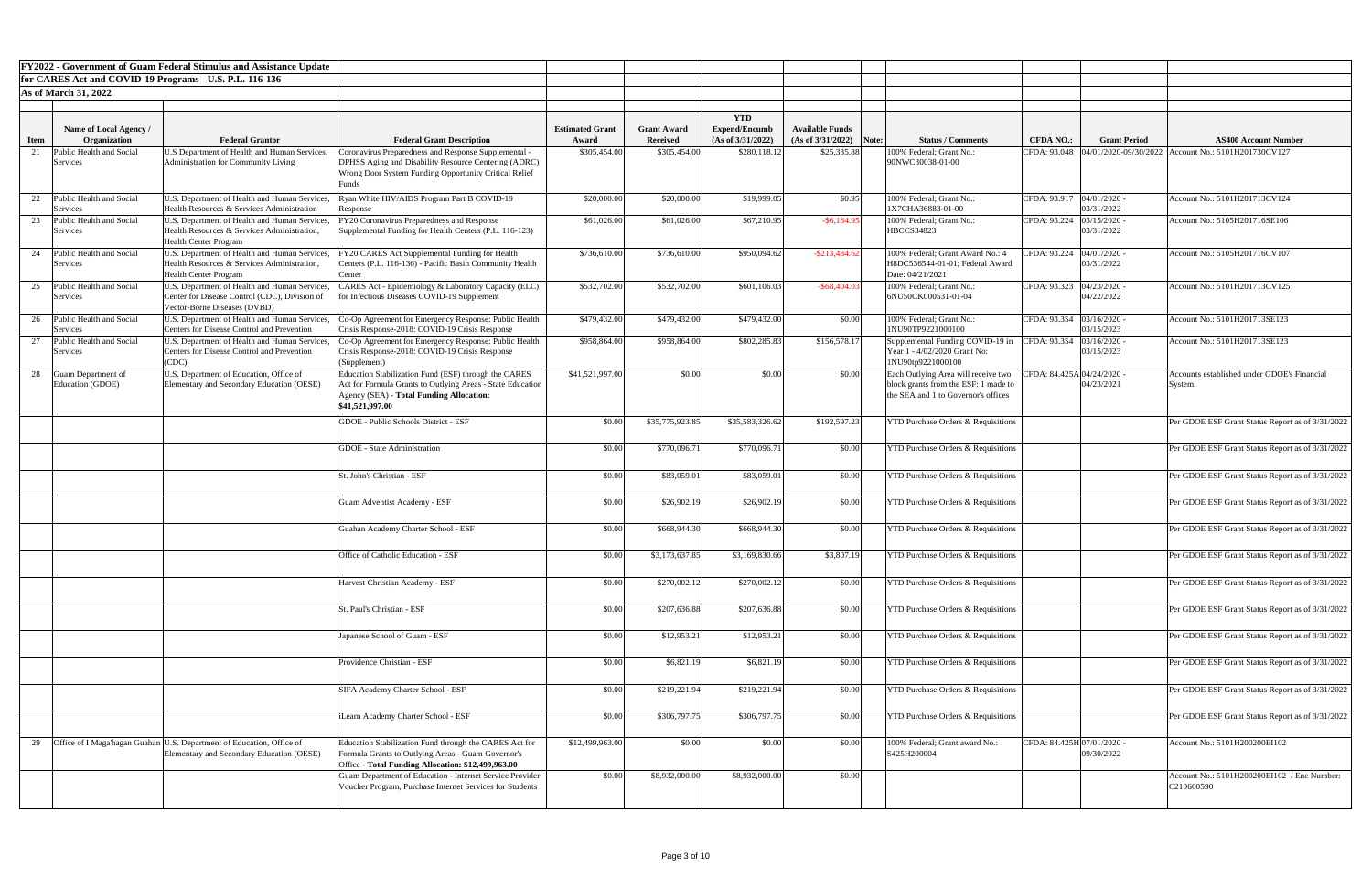|             |                                                            | <b>FY2022 - Government of Guam Federal Stimulus and Assistance Update</b>              |                                                                                                                                              |                        |                    |                      |                           |                                                                                                                                                         |                           |                          |                                                                                                                                               |
|-------------|------------------------------------------------------------|----------------------------------------------------------------------------------------|----------------------------------------------------------------------------------------------------------------------------------------------|------------------------|--------------------|----------------------|---------------------------|---------------------------------------------------------------------------------------------------------------------------------------------------------|---------------------------|--------------------------|-----------------------------------------------------------------------------------------------------------------------------------------------|
|             |                                                            | for CARES Act and COVID-19 Programs - U.S. P.L. 116-136                                |                                                                                                                                              |                        |                    |                      |                           |                                                                                                                                                         |                           |                          |                                                                                                                                               |
|             | <b>As of March 31, 2022</b>                                |                                                                                        |                                                                                                                                              |                        |                    |                      |                           |                                                                                                                                                         |                           |                          |                                                                                                                                               |
|             |                                                            |                                                                                        |                                                                                                                                              |                        |                    | <b>YTD</b>           |                           |                                                                                                                                                         |                           |                          |                                                                                                                                               |
|             | Name of Local Agency /                                     |                                                                                        |                                                                                                                                              | <b>Estimated Grant</b> | <b>Grant Award</b> | <b>Expend/Encumb</b> | <b>Available Funds</b>    |                                                                                                                                                         |                           |                          |                                                                                                                                               |
| <b>Item</b> | Organization                                               | <b>Federal Grantor</b>                                                                 | <b>Federal Grant Description</b>                                                                                                             | Award                  | <b>Received</b>    | (As of 3/31/2022)    | $(As of 3/31/2022)$ Note: | <b>Status / Comments</b>                                                                                                                                | <b>CFDA NO.:</b>          | <b>Grant Period</b>      | <b>AS400 Account Number</b>                                                                                                                   |
|             |                                                            |                                                                                        | University of Guam - Provide Rebates or Refunds for                                                                                          | \$0.00                 | \$956,900.00       | \$956,900.00         | \$0.00                    |                                                                                                                                                         |                           |                          | Account No.: 5101H200200EI102 / Enc Number:                                                                                                   |
|             |                                                            |                                                                                        | Internet/Online Student Fees<br>Guam Community College - Provide Rebates or Refunds for                                                      | \$0.00                 | \$529,200.00       | \$529,200.00         | \$0.00                    |                                                                                                                                                         |                           |                          | C210600600<br>Account No.: 5101H200200EI102 / Enc Number:                                                                                     |
|             |                                                            |                                                                                        | Internet/Online Student Fees                                                                                                                 |                        |                    |                      |                           |                                                                                                                                                         |                           |                          | C210600610                                                                                                                                    |
|             |                                                            |                                                                                        | PBS Guam - PBS University Program                                                                                                            | \$0.00                 | \$1,507,650.00     | \$1,507,650.00       | \$0.00                    |                                                                                                                                                         |                           |                          | Account No.: 5101H200200EI102 / Enc Number:<br>C210601140                                                                                     |
|             |                                                            |                                                                                        | Department of Youth Affairs - Stand Up Virtual Learning<br>Centers, Implement a Locally-Developed, Web-Based<br>Solution for Case Management | \$0.00                 | \$220,500.00       | \$220,500.00         | \$0.00                    |                                                                                                                                                         |                           |                          | Account No.: 5101H200200EI102 / Enc Number:<br>W210200002                                                                                     |
|             |                                                            |                                                                                        | Guam Public Library System - Expand Wireless Internet<br><b>Access and Provide Desktop Computers</b>                                         | \$0.00                 | \$201,000.00       | \$201,000.00         | \$0.00                    |                                                                                                                                                         |                           |                          | Account No.: 5101H200200EI102 / Enc Number:<br>W210200003                                                                                     |
|             |                                                            |                                                                                        | Other - Administrative Costs                                                                                                                 | \$0.00                 | \$152,713.00       | \$161,779.20         | $-$ \$9,066.2             |                                                                                                                                                         |                           |                          | Account No.: 5101H200200EI102                                                                                                                 |
| 30          | Guam Homeland Security                                     | J.S. Department of Homeland Security, Federal                                          | FY20 Emergency Management Performance Grant (EMPG)                                                                                           | \$280,405.00           | \$280,405.00       | \$204,119.02         | \$76,285.98               | 100% Federal; Grant award No.                                                                                                                           | CFDA: 97.042 01/27/2020 - |                          | Account No.: 5101H200280CV2CD                                                                                                                 |
|             | Office of Civil Defense<br><b>Guam Election Commission</b> | Emergency Management Agency (FEMA)<br><b>J.S. Election Assistance Commission (EAC)</b> | COVID-19 Supplemental                                                                                                                        | \$600,000.00           | \$600,000.00       | \$600,000.00         | \$0.00                    | EMF2020EP00012-S01                                                                                                                                      | CFDA: 90.404              | 01/26/2022<br>03/28/2020 | Per information received from GEC - The YTD                                                                                                   |
|             | (GEC)                                                      |                                                                                        | FY2020 Help America Vote Act (HAVA) CARES Act<br>Grant - Emergency Funds for Expenses related to COVID-                                      |                        |                    |                      |                           | <b>Grant Agreement No.:</b><br>GU20101CARES. GEC deposited<br>grant funds into GEC checking<br>account and also established an "X"<br>account with DOA. |                           | 03/27/2022               | Expenditures/Encumbrances is \$600,000.00. Of this<br>amount, total YTD Expenditures of \$267,199 are<br>under Account No.: 5100X200700RS501. |
| 32          | <b>Guam Regional Transit</b><br>Authority                  | U.S. Department of Transportation, Federal<br>Transit Administration (FTA)             | FY2020 Section 5311 CARES Act Grant for Operating and<br>Capital Assistance to Recover from COVID-19 Pandemic                                | \$2,704,154.00         | \$2,704,154.00     | \$2,661,836.10       | \$42,317.90               | 100% Federal; Grant award No.: GU-<br>2020-001-00                                                                                                       | CFDA: 20.509 06/30/2020 - | 06/30/2023               | Account No.: 5101H209977CV108                                                                                                                 |
| 33          | Public Health and Social<br>Services                       | U.S. Department of Agriculture (USDA), Food<br>and Nutrition Service (FNS)             | Families First Coronavirus Response Act - Emergency<br>Supplemental Nutrition Assistance Program (SNAP)<br>COVID-19 Allotment for March 2020 | \$2,092,897.00         | \$2,092,897.00     | \$2,092,897.00       | \$0.00                    | Per DPHSS, Division of Pubic<br>Welfare, State Office                                                                                                   |                           |                          | All emergency allotments are deposited into the<br>household's Electronic Benefits Transfer (EBT)                                             |
|             |                                                            |                                                                                        | Families First Coronavirus Response Act - Emergency<br>SNAP COVID-19 Allotment for April 2020                                                | \$2,507,072.00         | \$2,507,072.00     | \$2,507,072.00       | \$0.00                    | Per DPHSS, Division of Pubic<br>Welfare, Bureau of Economic Security                                                                                    |                           |                          | All emergency allotments are deposited into the<br>household's EBT card.                                                                      |
|             |                                                            |                                                                                        | Families First Coronavirus Response Act - Emergency<br>SNAP COVID-19 Allotment for May 2020                                                  | \$2,221,078.00         | \$2,221,078.00     | \$2,221,078.00       | \$0.00                    | Per DPHSS, Division of Pubic<br>Welfare, Bureau of Economic Security                                                                                    |                           |                          | All emergency allotments are deposited into the<br>household's EBT card.                                                                      |
|             |                                                            |                                                                                        | Families First Coronavirus Response Act - Emergency<br>SNAP COVID-19 Allotment for June 2020                                                 | \$2,089,644.00         | \$2,089,644.00     | \$2,089,644.00       | \$0.00                    | Per DPHSS, Division of Pubic<br>Welfare, Bureau of Economic Security                                                                                    |                           |                          | All emergency allotments are deposited into the<br>household's EBT card.                                                                      |
|             |                                                            |                                                                                        | Families First Coronavirus Response Act - Emergency<br>SNAP COVID-19 Allotment for July 2020                                                 | \$2,066,627.00         | \$2,066,627.00     | \$2,066,627.00       | \$0.00                    | Per DPHSS, Division of Pubic<br>Welfare, Bureau of Economic Security                                                                                    |                           |                          | All emergency allotments are deposited into the<br>household's EBT card.                                                                      |
|             |                                                            |                                                                                        | Families First Coronavirus Response Act - Emergency<br>SNAP COVID-19 Allotment for August 2020                                               | \$2,008,466.00         | \$2,008,466.00     | \$2,008,466.00       | \$0.00                    | Per DPHSS, Division of Pubic<br>Welfare, Bureau of Economic Security                                                                                    |                           |                          | All emergency allotments are deposited into the<br>household's EBT card.                                                                      |
|             |                                                            |                                                                                        | Families First Coronavirus Response Act - Emergency<br>SNAP COVID-19 Allotment for September 2020                                            | \$2,077,353.00         | \$2,077,353.00     | \$2,077,353.00       | \$0.00                    | Per DPHSS, Division of Pubic<br>Welfare, Bureau of Economic Security                                                                                    |                           |                          | All emergency allotments are deposited into the<br>household's EBT card.                                                                      |
|             |                                                            |                                                                                        | Families First Coronavirus Response Act - Emergency<br>SNAP COVID-19 Allotment for October 2020                                              | \$2,001,961.00         | \$2,001,961.00     | \$2,001,961.00       | \$0.00                    | Per DPHSS, Division of Pubic<br>Welfare, Bureau of Economic Security                                                                                    |                           |                          | All emergency allotments are deposited into the<br>household's EBT card.                                                                      |
|             |                                                            |                                                                                        | Families First Coronavirus Response Act - Emergency<br>SNAP COVID-19 Allotment for November 2020                                             | \$2,021,489.00         | \$2,021,489.00     | \$2,021,489.00       | \$0.00                    | Per DPHSS, Division of Pubic<br>Welfare, Bureau of Economic Security                                                                                    |                           |                          | All emergency allotments are deposited into the<br>household's EBT card.                                                                      |
|             |                                                            |                                                                                        | <b>Families First Coronavirus Response Act - Emergency</b><br>SNAP COVID-19 Allotment for December 2020                                      | \$2,025,441.00         | \$2,025,441.00     | \$2,025,441.00       | \$0.00                    | Per DPHSS, Division of Pubic<br>Welfare, Bureau of Economic Security                                                                                    |                           |                          | All emergency allotments are deposited into the<br>household's EBT card.                                                                      |
|             |                                                            |                                                                                        | Families First Coronavirus Response Act - Emergency<br>SNAP COVID-19 Allotment for January 2021                                              | \$2,002,290.00         | \$2,002,290.00     | \$2,002,290.00       | \$0.00                    | Per DPHSS, Division of Pubic<br>Welfare, Bureau of Economic Security                                                                                    |                           |                          | All emergency allotments are deposited into the<br>household's EBT card.                                                                      |
|             |                                                            |                                                                                        | Families First Coronavirus Response Act - Emergency<br>SNAP COVID-19 Allotment for February 2021                                             | \$2,070,743.00         | \$2,070,743.00     | \$2,070,743.00       | \$0.00                    | Per DPHSS, Division of Pubic<br>Welfare, Bureau of Economic Security                                                                                    |                           |                          | All emergency allotments are deposited into the<br>household's EBT card.                                                                      |
|             |                                                            |                                                                                        | Families First Coronavirus Response Act - Emergency<br>SNAP COVID-19 Allotment for March 2021                                                | \$2,115,011.00         | \$2,115,011.00     | \$2,115,011.00       | \$0.00                    | Per DPHSS, Division of Pubic<br>Welfare, Bureau of Economic Security                                                                                    |                           |                          | All emergency allotments are deposited into the<br>household's EBT card.                                                                      |
|             |                                                            |                                                                                        | Families First Coronavirus Response Act - Emergency<br>SNAP COVID-19 Allotment for April 2021                                                | \$2,666,330.00         | \$2,666,330.00     | \$2,666,330.00       | \$0.00                    | Per DPHSS, Division of Pubic<br>Welfare, Bureau of Economic Security                                                                                    |                           |                          | All emergency allotments are deposited into the<br>household's EBT card. EAS Issuance for 12,834<br>Cases.                                    |
|             |                                                            |                                                                                        | Families First Coronavirus Response Act - Emergency<br>SNAP COVID-19 Allotment for May 2021                                                  | \$2,757,698.00         | \$2,757,698.00     | \$2,757,698.00       | \$0.00                    | Per DPHSS, Division of Pubic<br>Welfare, Bureau of Economic Security                                                                                    |                           |                          | All emergency allotments are deposited into the<br>household's EBT card. EAS Issuance for 12,827<br>Cases.                                    |
|             |                                                            |                                                                                        | Families First Coronavirus Response Act - Emergency<br>SNAP COVID-19 Allotment for June 2021                                                 | \$2,829,406.00         | \$2,829,406.00     | \$2,829,406.00       | \$0.00                    | Per DPHSS, Division of Pubic<br>Welfare, Bureau of Economic Security                                                                                    |                           |                          | All emergency allotments are deposited into the<br>household's EBT card. EAS Issuance for 13,075<br>Cases.                                    |
|             |                                                            |                                                                                        | Families First Coronavirus Response Act - Emergency<br>SNAP COVID-19 Allotment for July 2021                                                 | \$2,800,874.00         | \$2,800,874.00     | \$2,800,874.00       | \$0.00                    | Per DPHSS, Division of Pubic<br>Welfare, Bureau of Economic Security                                                                                    |                           |                          | All emergency allotments are deposited into the<br>household's EBT card. EAS Issuance for 12,903<br>Cases.                                    |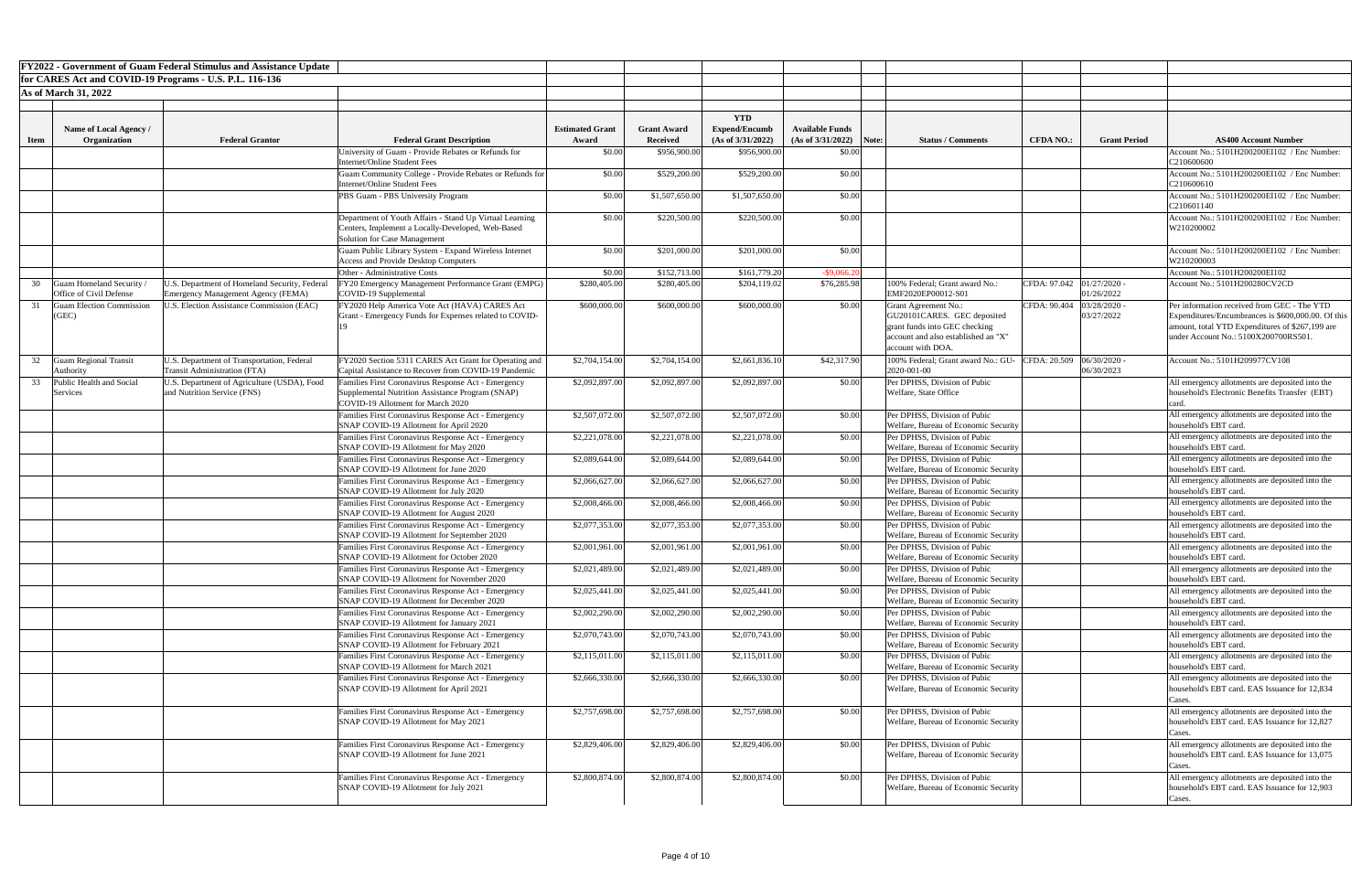|             |                                                      | <b>FY2022 - Government of Guam Federal Stimulus and Assistance Update</b>                                                      |                                                                                                                                                                                                                                           |                                 |                                       |                                           |                                                     |                                                                                                                                                                                                                                                   |                             |                            |                                                                                                                                                                                                                                           |
|-------------|------------------------------------------------------|--------------------------------------------------------------------------------------------------------------------------------|-------------------------------------------------------------------------------------------------------------------------------------------------------------------------------------------------------------------------------------------|---------------------------------|---------------------------------------|-------------------------------------------|-----------------------------------------------------|---------------------------------------------------------------------------------------------------------------------------------------------------------------------------------------------------------------------------------------------------|-----------------------------|----------------------------|-------------------------------------------------------------------------------------------------------------------------------------------------------------------------------------------------------------------------------------------|
|             |                                                      | for CARES Act and COVID-19 Programs - U.S. P.L. 116-136                                                                        |                                                                                                                                                                                                                                           |                                 |                                       |                                           |                                                     |                                                                                                                                                                                                                                                   |                             |                            |                                                                                                                                                                                                                                           |
|             | <b>As of March 31, 2022</b>                          |                                                                                                                                |                                                                                                                                                                                                                                           |                                 |                                       |                                           |                                                     |                                                                                                                                                                                                                                                   |                             |                            |                                                                                                                                                                                                                                           |
|             |                                                      |                                                                                                                                |                                                                                                                                                                                                                                           |                                 |                                       |                                           |                                                     |                                                                                                                                                                                                                                                   |                             |                            |                                                                                                                                                                                                                                           |
|             |                                                      |                                                                                                                                |                                                                                                                                                                                                                                           |                                 |                                       | <b>YTD</b>                                |                                                     |                                                                                                                                                                                                                                                   |                             |                            |                                                                                                                                                                                                                                           |
| <b>Item</b> | <b>Name of Local Agency</b><br>Organization          | <b>Federal Grantor</b>                                                                                                         | <b>Federal Grant Description</b>                                                                                                                                                                                                          | <b>Estimated Grant</b><br>Award | <b>Grant Award</b><br><b>Received</b> | <b>Expend/Encumb</b><br>(As of 3/31/2022) | <b>Available Funds</b><br>$(As of 3/31/2022)$ Note: | <b>Status / Comments</b>                                                                                                                                                                                                                          | <b>CFDA NO.:</b>            | <b>Grant Period</b>        | <b>AS400 Account Number</b>                                                                                                                                                                                                               |
|             |                                                      |                                                                                                                                | Families First Coronavirus Response Act - Emergency                                                                                                                                                                                       | \$2,753,681.00                  | \$2,753,681.00                        | \$2,753,681.00                            | \$0.00                                              | Per DPHSS, Division of Pubic                                                                                                                                                                                                                      |                             |                            | All emergency allotments are deposited into the                                                                                                                                                                                           |
|             |                                                      |                                                                                                                                | SNAP COVID-19 Allotment for August 2021                                                                                                                                                                                                   |                                 |                                       |                                           |                                                     | Welfare, Bureau of Economic Security                                                                                                                                                                                                              |                             |                            | household's EBT card. EAS Issuance for 12,731<br>Lases.                                                                                                                                                                                   |
|             |                                                      |                                                                                                                                | Families First Coronavirus Response Act - Emergency<br>SNAP COVID-19 Allotment for September 2021                                                                                                                                         | \$2,739,826.00                  | \$2,739,826.00                        | \$2,739,826.00                            | \$0.00                                              | Per DPHSS, Division of Pubic<br>Welfare, Bureau of Economic Security                                                                                                                                                                              |                             |                            | All emergency allotments are deposited into the<br>household's EBT card. EAS Issuance for 12,653                                                                                                                                          |
|             |                                                      |                                                                                                                                | Families First Coronavirus Response Act - Emergency<br>SNAP COVID-19 Allotment for October 2021                                                                                                                                           | \$2,706,157.00                  | \$2,706,157.00                        | \$2,706,157.00                            | \$0.00                                              | Per DPHSS, Division of Pubic<br>Welfare, Bureau of Economic Security                                                                                                                                                                              |                             |                            | All emergency allotments are deposited into the<br>household's EBT card. EAS Issuance - No. of People<br>$35,396$ and No. of Cases - 12,740                                                                                               |
|             |                                                      |                                                                                                                                | Families First Coronavirus Response Act - Emergency<br>SNAP COVID-19 Allotment for November 2021                                                                                                                                          | \$2,623,624.00                  | \$2,623,624.00                        | \$2,623,624.00                            | \$0.00                                              | Per DPHSS, Division of Pubic<br>Welfare, Bureau of Economic Security                                                                                                                                                                              |                             |                            | All emergency allotments are deposited into the<br>household's EBT card. EAS Issuance - No. of People<br>35,124 and No. of Cases - 12,709                                                                                                 |
|             |                                                      |                                                                                                                                | Families First Coronavirus Response Act - Emergency<br>SNAP COVID-19 Allotment for December 2021                                                                                                                                          | \$2,689,869.00                  | \$2,592,916.00                        | \$2,592,916.00                            | \$0.00                                              | Per DPHSS, Division of Pubic<br>Welfare, Bureau of Economic Security                                                                                                                                                                              |                             |                            | All emergency allotments are deposited into the<br>household's EBT card. EAS Issuance - No. of People<br>35,411 and No. of Cases - 12,851                                                                                                 |
|             |                                                      |                                                                                                                                | Families First Coronavirus Response Act - Emergency<br>SNAP COVID-19 Allotment for January 2022                                                                                                                                           | \$2,503,999.00                  | \$2,503,999.00                        | \$2,503,999.00                            | \$0.00                                              | Per DPHSS, Division of Pubic<br>Welfare, Bureau of Economic Security                                                                                                                                                                              |                             |                            | All emergency allotments are deposited into the<br>household's EBT card. EAS Issuance - No. of People<br>34.938 and No. of Cases - 12,695                                                                                                 |
|             |                                                      |                                                                                                                                | Families First Coronavirus Response Act - Emergency<br>SNAP COVID-19 Allotment for February 2022                                                                                                                                          | \$2,580,089.00                  | \$2,580,089.00                        | \$2,580,089.00                            | \$0.00                                              | Per DPHSS, Division of Pubic<br>Welfare, Bureau of Economic Security                                                                                                                                                                              |                             |                            | All emergency allotments are deposited into the<br>household's EBT card. EAS Issuance - No. of People<br>35,757 and No. of Cases - 13,003                                                                                                 |
|             |                                                      |                                                                                                                                | Families First Coronavirus Response Act - Emergency<br><b>SNAP COVID-19 Allotment for March 2022</b>                                                                                                                                      | \$2,512,897.00                  | \$2,512,897.00                        | \$2,512,897.00                            | \$0.00                                              | Per DPHSS, Division of Pubic<br>Welfare, Bureau of Economic Security                                                                                                                                                                              |                             |                            | All emergency allotments are deposited into the<br>household's EBT card. EAS Issuance - No. of People<br>35,264 and No. of Cases - 12,852                                                                                                 |
| 34          | Public Health and Social<br>Services                 | U.S. Department of Interior, Office of Insular<br>Affairs                                                                      | Technical Assistant Program for Pacific Islands Health<br>Officers Association (PIHOA) - Emergency Bulk<br>Procurement of GeneXpert COVID-19 Testing Kits and<br>Machines for US-Affiliated Pacific Islands Jurisdictions                 | \$122,587.20                    | \$122,587.20                          | \$122,587.20                              | \$0.00                                              | Represents Guam's share of \$858,924 CFDA: 15.875<br>TAP grant awarded to PIHOA. (Note:<br>PIHOA had purchased for Guam 4,600<br>Test Kits & associated supplies -<br>$$102,156 + estimated customs,$<br>shipping $&$ handling - \$20,431.20)     |                             | 03/26/2020<br>09/30/2023   | Account No.: NONE                                                                                                                                                                                                                         |
| 35          | Public Health and Social<br>Services                 | U.S. Department of Health and Human Services,<br>Center for Disease Control (CDC), Division of<br>Vector-Borne Diseases (DVBD) | COVID-19 Paycheck Protection Program and Health Care<br>Enhancement Act Response Activities - Epidemiology &<br>Laboratory Capacity (ELC) for Infectious Diseases - Expand<br>Testing Capacity / Enhancing Detection COVID-19<br>Response | \$5,611,597.00                  | \$5,611,957.00                        | \$4,950,941.54                            | \$661,015.46                                        | 100% Federal; Grant award No.:<br>6NU50CK000531-01-05                                                                                                                                                                                             | CFDA: 93.323   05/18/2020 - | 11/17/2022                 | Account No.: 5101H201713CV126                                                                                                                                                                                                             |
| 36          | Agriculture                                          | US Department of Commerce, National Oceanic<br>and Atmospheric Administration (NOAA)                                           | ec. 12005 Funding for Fisheries Assistance, funding to<br>address direct and indirect COVID-19 impacts to eligible<br>fishery participants. Guam's CARES Act Fishers Program<br>$(FY2020 - Round 1)$                                      | \$1,000,000.00                  | \$998,000.00                          | \$988,803.00                              | \$9,197.00                                          | Grant allocation awarded to the Pacific CFDA: 11.477<br><b>States Marine Fisheries Commission</b><br>(PSMFC) for Guam. Applications are<br>reviewed and payments to eligible<br>fishery participants are processed by<br>PSMFC on behalf of Guam. |                             | 05/01/2020<br>05/31/2021   | Account No.: NONE - Per Daily Post Article dated<br>11/17/2021, the Division of Aquatic and Wildlife<br>Resources of the Department of Agriculture is<br>mailing 465 relief checks totalling approximately<br>\$988,803 to local fishers. |
|             | Humanities Agency                                    | Guam Council on the Arts and National Endowment for the Arts (NEA), Office<br>of Grants Management                             | Promotion of the Arts Partnership Agreement - Response to<br>COVID-19 pandemic (CARES Act funds)                                                                                                                                          | \$164,600.00                    | \$164,600.00                          | \$114,600.00                              | \$50,000.00                                         | 100% Federal; Grant award No.<br>1855994-61-19                                                                                                                                                                                                    |                             |                            | CFDA: 45.025   10/1/2019 - 09/30/2022   Account No.: 5101H204000CV106                                                                                                                                                                     |
| 38          | Public Health and Social<br>Services                 | U.S. Department of Health and Human Services,<br>Health Resources & Services Administration                                    | FY2020 Expanding Capacity for Coronavirus Testing<br>(ECT)                                                                                                                                                                                | \$272,209.00                    | \$272,209.00                          | \$326,290.87                              | $-$ \$54,081.87                                     | 100% Federal; Grant award No.<br>H8ECS37692                                                                                                                                                                                                       | CFDA: 93.224 05/01/2020 -   | 04/30/2022                 | Account No.: 5105H201716CV108                                                                                                                                                                                                             |
| 39          | Public Health and Social<br>Services                 | Federal Communications Commission (FCC)                                                                                        | FY2020 COVID-19 Telehealth Program - To help health<br>care providers provide telehealth services to patients at their<br>home or mobile locations in response to the COVID-19<br>pandemic.                                               | \$321,244.00                    | \$321,244.00                          | \$0.00                                    | \$321,244.00                                        | Not a grant program. Disbursements of CFDA:<br>funds through invoice documentation<br>to support reimbursements for eligible<br>expenses and services.                                                                                            |                             | 03/13/2020 -<br>09/30/2020 | Account No.: NONE - Pending an expenditure<br>update from DPHSS.                                                                                                                                                                          |
| 40          | Public Health and Social<br>Services                 | Centers for Disease Control (CDC), Division of<br>Vector-Borne Diseases (DVBD)                                                 | U.S. Department of Health and Human Services, Epidemiology & Laboratory Capacity (ELC) for Infectious<br>Diseases - COVID-19 Supplement Funds for Infection<br><b>Prevention Control</b>                                                  | \$94,937.00                     | \$94,937.00                           | \$61,853.09                               | \$33,083.91                                         | 100% Federal; Grant award No.: 6<br>NU50CK000531-01-06                                                                                                                                                                                            | CFDA: 93.323   05/28/2020 - | 05/27/2022                 | Account No.: 5101H201713CV127                                                                                                                                                                                                             |
|             | Guam Behavioral Health and<br><b>Wellness Center</b> | U.S. Department of Health and Human Services,<br>Substance Abuse and Mental Health Services<br>Administration                  | Guam's COVID-19 Emergency Response for Suicide<br>Prevention                                                                                                                                                                              | \$780,406.00                    | \$790,406.00                          | \$742,454.97                              | \$47,951.03                                         | 100% Federal; Grant award No.:<br>1H79FG000539-01                                                                                                                                                                                                 | CFDA: 93.958 07/31/2020 -   | 05/31/2022                 | Account No.: 5101H202300CV107                                                                                                                                                                                                             |
|             | 42 Public Health and Social<br>Services              | U.S. Department of Health and Human Services,<br>Centers for Disease Control and Prevention<br>(CDC)                           | nmunization Cooperative Agreements - IP19-1901<br>Immunization and Vaccines for Children - 2019 (CARES<br>COVID-19 Supplemental Funds)                                                                                                    | \$150,000.00                    | \$150,000.00                          | \$13,512.44                               | \$136,487.56                                        | 100% Federal; Grant award No.: 6<br>NH23IP922638-01-02                                                                                                                                                                                            | CFDA: 93.268 06/05/2020 -   | 06/30/2024                 | Account No.: 5101H201713CV128                                                                                                                                                                                                             |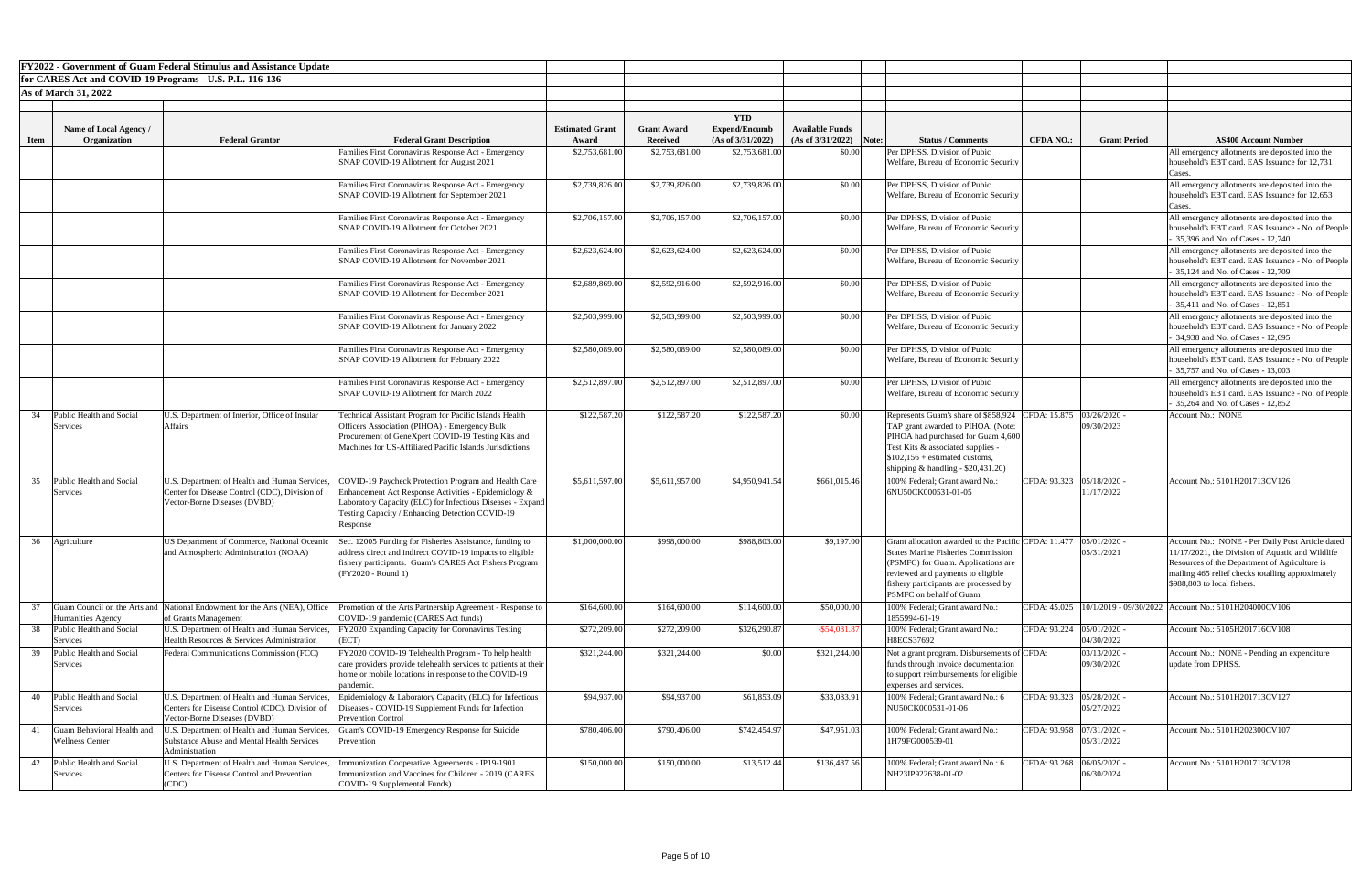|             |                                                          | <b>FY2022 - Government of Guam Federal Stimulus and Assistance Update</b>                                            |                                                                                                                                                                                                     |                        |                                       |                                           |                           |               |                                                                                                                                                                                      |                             |                                         |                                                                                                                                                                                                                                                 |
|-------------|----------------------------------------------------------|----------------------------------------------------------------------------------------------------------------------|-----------------------------------------------------------------------------------------------------------------------------------------------------------------------------------------------------|------------------------|---------------------------------------|-------------------------------------------|---------------------------|---------------|--------------------------------------------------------------------------------------------------------------------------------------------------------------------------------------|-----------------------------|-----------------------------------------|-------------------------------------------------------------------------------------------------------------------------------------------------------------------------------------------------------------------------------------------------|
|             |                                                          | for CARES Act and COVID-19 Programs - U.S. P.L. 116-136                                                              |                                                                                                                                                                                                     |                        |                                       |                                           |                           |               |                                                                                                                                                                                      |                             |                                         |                                                                                                                                                                                                                                                 |
|             | <b>As of March 31, 2022</b>                              |                                                                                                                      |                                                                                                                                                                                                     |                        |                                       |                                           |                           |               |                                                                                                                                                                                      |                             |                                         |                                                                                                                                                                                                                                                 |
|             |                                                          |                                                                                                                      |                                                                                                                                                                                                     |                        |                                       |                                           |                           |               |                                                                                                                                                                                      |                             |                                         |                                                                                                                                                                                                                                                 |
|             |                                                          |                                                                                                                      |                                                                                                                                                                                                     |                        |                                       | <b>YTD</b>                                |                           |               |                                                                                                                                                                                      |                             |                                         |                                                                                                                                                                                                                                                 |
|             | Name of Local Agency /<br>Organization                   | <b>Federal Grantor</b>                                                                                               |                                                                                                                                                                                                     | <b>Estimated Grant</b> | <b>Grant Award</b><br><b>Received</b> | <b>Expend/Encumb</b><br>(As of 3/31/2022) | <b>Available Funds</b>    |               | <b>Status / Comments</b>                                                                                                                                                             |                             | <b>Grant Period</b>                     | <b>AS400 Account Number</b>                                                                                                                                                                                                                     |
| <b>Item</b> |                                                          |                                                                                                                      | <b>Federal Grant Description</b>                                                                                                                                                                    | Award                  |                                       |                                           | $(As of 3/31/2022)$ Note: |               |                                                                                                                                                                                      | <b>CFDA NO.:</b>            |                                         |                                                                                                                                                                                                                                                 |
| 43          | Public Health and Social<br><b>Services</b>              | U.S. Department of Health and Human Services.<br><b>Centers for Disease Control and Prevention</b><br>(CDC)          | CK19-1904 - Epidemiology and Laboratory Capacity for<br>Prevention and Control of Emerging Infectious Diseases -<br>COVID-19 Project O (VPD MIS-C)                                                  | \$50,000.00            | \$50,000.00                           | \$42,937.61                               | \$7,062.39                |               | 100% Federal; Grant award No.: 5<br>NU50CK000531-02-00 Note:<br>Allocation of \$50,000 for COVID-19<br>Project from a \$3.89M grant to                                               | CFDA: 93.323                | 08/01/2020<br>05/31/2022                | Account No.: 5101H201713CV129                                                                                                                                                                                                                   |
| 44          | Labor                                                    | U.S. Department of Homeland Security, Federal<br>Emergency Management Agency (FEMA)                                  | Other Needs Assistance (ONA) - Supplemental Payments<br>for Lost Wages - Benefits                                                                                                                   | \$45,000,000.00        | \$44,888,000.00                       | \$34,909,691.73                           | \$9,978,308.27            | $\frac{4}{3}$ | DPISC for ELC<br>Federal Matching (Local Match<br>Waived) Grant award No.:<br>4495DRGUSPLW - \$22.5M; Amend.<br>No. $1 + $7.5M$ ; Amend No. $2 + $7.5M$ ;<br>Amend No. $3 - +\$7.5M$ | CFDA: 97.050 08/01/2020 -   | 03/27/2022                              | Account No.: 5101B202400CV106 / Local Account<br>No.: 5100B202400MT950                                                                                                                                                                          |
| 45          | Labor                                                    | U.S. Department of Homeland Security, Federal<br>Emergency Management Agency (FEMA)                                  | Other Needs Assistance (ONA) - Supplemental Payments<br>for Lost Wages - Administration                                                                                                             | \$272,202.00           | \$272,202.00                          | \$109,015.18                              | \$163,186.82              |               | Federal Matching (Local Match<br>Waived) Grant award No.:<br>4495DRGUSPLW - \$136,101;<br>Amend. No. $1 + $45,367$ ; Amend No.<br>$2 + $45,367$ ; Amend No. 3 -                      | CFDA: 97.050 08/01/2020 -   | 03/27/2022                              | Account No.: 5101E202400CV105                                                                                                                                                                                                                   |
| 46          | Public Health and Social<br>Services                     | U.S Department of Health and Human Services,<br>Administration for Children and Families                             | CARES Act for the Stephanie Tubbs Jones Child Welfare<br>Services Program, Title IV-B Subpart 1 of the Social<br>Security Act                                                                       | \$43,342.00            | \$43,342.00                           | \$41,613.26                               | \$1,728.74                |               | 100% Federal; Grant award No.: G-<br>2001GUCWC3; Federal award date:<br>08/05/2020                                                                                                   |                             | CFDA: 93.645 03/27/2020 -<br>09/30/2021 | Account No.: 5101H201726CV111                                                                                                                                                                                                                   |
|             | 47 Public Health and Social<br>Services                  | U.S. Department of Health and Human Services,<br><b>Administration for Children and Families</b>                     | P.L. 116-20 Supplement Appropriation for Disaster Relief<br>Act of 2019 Title IV-b Subpart 1 of the Social Security Act,<br>Child Welfare Services State Grants                                     | \$74,777.00            | \$0.00                                | \$0.00                                    | \$0.00                    |               | 100% Federal; Grant award No.: G-<br>2001GUSOSR                                                                                                                                      | CFDA: 93.645 03/27/2020 -   | 09/30/2021                              | Account No.: 5101H201726SE110                                                                                                                                                                                                                   |
|             | <b>Suam Homeland Security</b><br>Office of Civil Defense | J.S. Department of Homeland Security, Federal<br><b>Emergency Management Agency (FEMA)</b>                           | OVID-19 Public Assistance Grant Program - B-<br>Emergency Protective Measures - DR4495 Guam Homeland<br>Security Medical Supplies and PPE                                                           | \$243,184.93           | \$243,184.93                          | \$0.00                                    | \$243,184.93              |               | Grant agreement / Project Worksheet<br>No.: PA-09-GU-4495-PW-00006                                                                                                                   | CFDA: 97.036 03/27/2020 -   | 09/26/2024                              | Account No.: 5101H200280CV101                                                                                                                                                                                                                   |
| 49          | Guam Homeland Security<br>Office of Civil Defense        | J.S. Department of Homeland Security, Federal<br>Emergency Management Agency (FEMA)                                  | COVID-19 Public Assistance Grant Program - B-<br><b>Emergency Protective Measures - Emergency Operations</b><br><b>Center Overtime Labor</b>                                                        | \$2,673,368.65         | \$667,519.18                          | \$603,870.74                              | \$63,648.44               |               | Grant agreement / Project Worksheet<br>No.: PA-09-GU-4495-PW-00007                                                                                                                   | CFDA: 97.036 03/27/2020 -   | 09/26/2024                              | Account No.: 5101H200280CV102                                                                                                                                                                                                                   |
| 50          | Guam Homeland Security<br>Office of Civil Defense        | J.S. Department of Homeland Security, Federal<br>Emergency Management Agency (FEMA)                                  | COVID-19 Public Assistance Grant Program - B-<br><b>Emergency Protective Measures - GMHA Surgical Staff</b>                                                                                         | \$10,349,936.27        | \$10,349,936.27                       | \$10,349,936.27                           | \$0.00                    |               | Grant agreement / Project Worksheet<br>No.: PA-09-GU-4495-PW-00011                                                                                                                   | CFDA: 97.036 03/27/2020 -   | 09/26/2024                              | Account No.: 5101H200280CV103                                                                                                                                                                                                                   |
|             | Guam Homeland Security<br>Office of Civil Defense        | U.S. Department of Homeland Security, Federa<br>Emergency Management Agency (FEMA)                                   | 'OVID-19 Public Assistance Grant Program - Z-<br>Management Costs - DR4495 Guam Homeland Security<br><b>Recipient Management Costs</b>                                                              | \$1,284,197.10         | \$1,284,197.10                        | \$439,942.13                              | \$844,254.97              |               | Grant agreement / Project Worksheet<br>No.: PA-09-GU-4495-PW-00014                                                                                                                   | CFDA: 97.036                | 03/27/2020 -<br>09/26/2024              | Account No.: 5101H200280CV104                                                                                                                                                                                                                   |
| 52          | Juam Homeland Security<br>Office of Civil Defense        | J.S. Department of Homeland Security, Federal<br>Emergency Management Agency (FEMA)                                  | COVID-19 Public Assistance Grant Program - B-<br><b>Emergency Protective Measures - GMHA Alternate Care</b><br>Site (ACS)                                                                           | \$15,353,962.50        | \$15,353,962.50                       | \$276,826.65                              | \$15,077,135.85           |               | Grant agreement / Project Worksheet<br>No.: PA-09-GU-4495-PW-00009                                                                                                                   | CFDA: 97.036 03/27/2020 -   | 09/26/2024                              | Account No.: 5101H200280CV109                                                                                                                                                                                                                   |
| 53          | <b>Guam Homeland Security</b><br>Office of Civil Defense | J.S. Department of Homeland Security, Federal<br>Emergency Management Agency (FEMA)                                  | 'OVID-19 Public Assistance Grant Program - B-<br><b>Emergency Protective Measures - 3 Month COVID-19</b><br>Vaccine Distribution and Administration                                                 | \$1,166,793.89         | \$1,166,793.89                        | \$0.00                                    | \$1,166,793.89            |               | Grant agreement / Project Worksheet<br>No.: PA-09-GU-4495-PW-00024                                                                                                                   | CFDA: 97.036 03/27/2020 -   | 09/26/2024                              | Account No.: 5101H200280CV110                                                                                                                                                                                                                   |
| 54          | Public Health and Social<br>Services                     | U.S. Department of Agriculture (USDA), Food<br>and Nutrition Service (FNS)                                           | Women Infants & Children (WIC) (2 Year) -WIC COVID<br>19 FFCRA NSA -WIC Admin                                                                                                                       | \$240,370.00           | \$240,370.00                          | \$240,370.00                              | \$0.00                    |               | 100% Federal; FAIN No.:<br>217GUGU7W6003                                                                                                                                             | CFDA: 10.558   10/01/2020 - | 09/30/2021                              | Account No.: 5101E211712PA101                                                                                                                                                                                                                   |
| 55          | Public Health and Social<br>Services                     | U.S. Department of Agriculture (USDA), Food<br>and Nutrition Service (FNS)                                           | Women Infants & Children (WIC) (2 Year) -WIC COVID<br>19 FFCRA FOOD -WIC Food                                                                                                                       | \$583,574.00           | \$583,574.00                          | \$583,574.00                              | \$0.00                    |               | 100% Federal; FAIN No.:<br>217GUGU7W6006                                                                                                                                             | CFDA: 10.558   10/01/2020 - | 09/30/2021                              | Account No.: 5101E211712DF103                                                                                                                                                                                                                   |
|             | 56 Public Health and Social<br>Services                  | Family Voices of Albuquerque, New Mexico, a<br>National Family-Led Organization                                      | CARES 2020 MiniGrant Contract with Family Health<br>Information Resource Center (FHIRC), DPHSS - Telehealth<br>o families of Children and Youth with Special Health Care<br>Needs (CYSHCN)          | \$7,500.00             | \$6,500.00                            | \$5,681.45                                | \$818.55                  |               | 100% Federal; Subcontract 2020-414                                                                                                                                                   | CFDA:                       | 09/01/2020<br>06/30/2021                | Account No.: 5100X211711RS501                                                                                                                                                                                                                   |
| 57          | Public Health and Social<br>Services                     | U.S. Department of Health and Human Services,<br><b>Centers for Disease Control and Prevention</b><br><b>CDC</b>     | munization Cooperative Agreements - IP19-1901 Year<br>02 - Immunization and Vaccines for Children - 2020<br>(CARES COVID-19 Supplemental Funds)                                                     | \$150,000.00           | \$150,000.00                          | \$86,261.49                               | \$63,738.51               |               | Grant award No.: 6 NH23IP922638-02 CFDA: 93.268 07/01/2020 -                                                                                                                         |                             | 06/30/2024                              | Account No.: 5101H211713CV134                                                                                                                                                                                                                   |
| 58.         | Agriculture                                              | US Department of Commerce, National Oceanic<br>and Atmospheric Administration (NOAA)                                 | Sec. 12005 Funding for Fisheries Assistance, funding to<br>address direct and indirect COVID-19 impacts to eligible<br>fishery participants. Guam's CARES Act Fishers Program<br>(FY2021 - Round 2) | \$796,082.00           | \$783,727.85                          | \$0.00                                    | \$783,727.85              | $\mathbf{Z}$  | <b>States Marine Fisheries Commission</b><br>(PSMFC) for Guam. DOAG designed<br>the relief program for Guam.                                                                         |                             |                                         | Grant allocation awarded to the Pacific CFDA: 11.477   07/01/2020-09/30/2021 Grant Period: June 2021 - September 2021 (Open<br>Registration and Application) and July 1, 202 - June<br>30, 2021 (Periods affected by COVID for<br>compensation) |
|             | 59 Labor                                                 | U.S. Department of Labor, Employment and<br>Training Administration                                                  | Pandemic Unemployment Assistance Program ("PUA") -<br>FY2021 Administration Funding                                                                                                                 | \$2,437,540.00         | \$2,437,540.00                        | \$1,574,133.72                            | \$863,406.28              |               | 100% Federal; Grant No.: UI-34836-<br>20-55-A-66, Modification No. 13:<br><b>Effective Date: 07/01/2021</b>                                                                          |                             | CFDA: 17.225 07/01/2021 -<br>06/30/2022 | Account No.: 5101H212400CV102                                                                                                                                                                                                                   |
| 60          | Guam Behavioral Health and<br><b>Wellness Center</b>     | J.S. Department of Health and Human Services.<br><b>Substance Abuse and Mental Health Services</b><br>Administration | mergency Grants to Address Mental Health and Substance<br>Use Disorders During COVID-19                                                                                                             | \$714,912.00           | \$714,912.00                          | \$290,084.20                              | \$424,827.80              |               | 100% Federal; Grant award No.:<br>6H79FG000653-01M001: FAIN No:<br>H79FG000653; Federal Award Date:<br>04/13/2021                                                                    |                             | CFDA: 93.665 02/01/2021 -<br>05/31/2022 | Account No.: 5101H212300CV112                                                                                                                                                                                                                   |

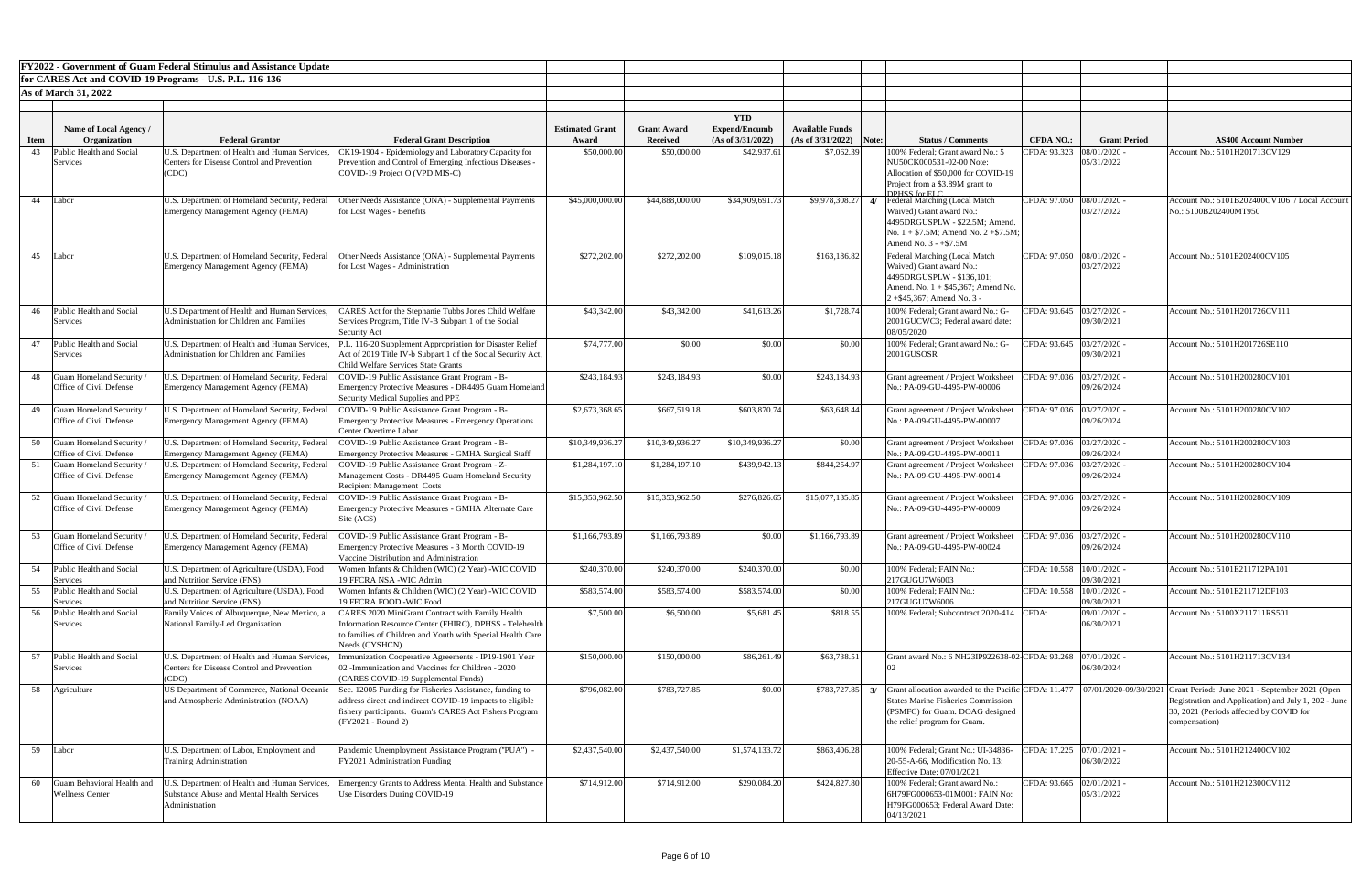|             |                                                                                | <b>FY2022 - Government of Guam Federal Stimulus and Assistance Update</b>                                             |                                                                                                                                                                                                  |                                 |                                       |                                                         |                                                      |                                                                                                                           |                                              |                                                                            |
|-------------|--------------------------------------------------------------------------------|-----------------------------------------------------------------------------------------------------------------------|--------------------------------------------------------------------------------------------------------------------------------------------------------------------------------------------------|---------------------------------|---------------------------------------|---------------------------------------------------------|------------------------------------------------------|---------------------------------------------------------------------------------------------------------------------------|----------------------------------------------|----------------------------------------------------------------------------|
|             |                                                                                | for CARES Act and COVID-19 Programs - U.S. P.L. 116-136                                                               |                                                                                                                                                                                                  |                                 |                                       |                                                         |                                                      |                                                                                                                           |                                              |                                                                            |
|             | <b>As of March 31, 2022</b>                                                    |                                                                                                                       |                                                                                                                                                                                                  |                                 |                                       |                                                         |                                                      |                                                                                                                           |                                              |                                                                            |
| <b>Item</b> | Name of Local Agency /<br>Organization                                         | <b>Federal Grantor</b>                                                                                                | <b>Federal Grant Description</b>                                                                                                                                                                 | <b>Estimated Grant</b><br>Award | <b>Grant Award</b><br><b>Received</b> | <b>YTD</b><br><b>Expend/Encumb</b><br>(As of 3/31/2022) | <b>Available Funds</b><br>(As of 3/31/2022)<br>Note: | <b>Status / Comments</b>                                                                                                  | <b>Grant Period</b><br><b>CFDA NO.:</b>      | <b>AS400 Account Number</b>                                                |
| 61          | Public Health and Social<br>Services                                           | J.S Department of Health and Human Services,<br>Administration for Children and Families                              | CARES Act, 2020, Family Violence Prevention and<br>Services Domestic Volence Shelter and Supportive Services<br>- Supplement                                                                     | \$43,594.00                     | \$43,594.00                           | \$0.00                                                  | \$43,594.00                                          | 100% Federal; Grant award No.:<br>#2001GUFVC3; Federal award date:<br>08/05/2020                                          | $03/27/2020$ .<br>CFDA: 93.671<br>09/30/2021 | Account No.: 5101H211726CV115                                              |
|             |                                                                                |                                                                                                                       | <b>SUBTOTAL</b>                                                                                                                                                                                  | \$1,434,726,218.34              | \$1,515,712,019.92                    | \$1,393,689,482.80                                      | \$122,022,537.12                                     |                                                                                                                           |                                              |                                                                            |
|             |                                                                                | <b>Federal Assistance Estimates for Autonomous, Semi-autonomous Agencies and Other</b>                                |                                                                                                                                                                                                  |                                 |                                       |                                                         |                                                      |                                                                                                                           |                                              |                                                                            |
|             | <b>Guam Memorial Hospital</b><br>Authority                                     | J.S. Department of Health and Human Services                                                                          | CARES Act HHS Provider Relief Fund                                                                                                                                                               | \$7,777,905.02                  | \$7,777,905.02                        | \$7,777,905.02                                          | \$0.00                                               | GMHA to also receive \$8.0M from the<br>GovGuam CARES Act funding for<br>COVID mitigation.                                |                                              | Per information received from GMHA<br>4/30/2021                            |
|             | <b>Guam Memorial Hospital</b><br>Authority                                     | J.S. Department of Health and Human Services                                                                          | <b>CARES Act HHS Provider Relief Fund</b>                                                                                                                                                        | \$1,961,999.33                  | \$1,961,999.93                        | \$1,961,999.93                                          | \$0.00                                               | GMHA received an additional \$1.9M<br>in Provider Relief Funds for Phase 3<br>distribution on 12/16/2020.                 |                                              | Per information received from GMHA<br>4/30/2021                            |
|             | <b>Guam Memorial Hospital</b><br>Authority                                     | J.S. Department of Health and Human Services,<br><b>Centers for Medicare and Medicaid Services</b>                    | Centers for Medicare & Medicaid Services (CMS)<br>Accelerated and Advance Payment Program Expansion to<br>Medicare providers/suppliers to combat the COVID-19<br>pandemic                        | \$4,501,119.78                  | \$4,501,119.78                        | \$4,501,119.78                                          | \$0.00                                               | This is an advance payment /<br>acceleration of benefits that Medicare<br>will offset beginning April 2021                |                                              | Per information received from GMHA<br>4/30/2021                            |
|             | A.B. Won Pat Guam<br>International Airport Authority   Aviation Administration | U.S. Department of Transportation, Federal                                                                            | FY2020 CARES Act Grants to Airports - Airport<br>Improvement Program (AIP) Facilitate Debt Service<br>Payments and Operational Costs                                                             | \$20,693,369.00                 | \$20,693,369.00                       | \$20,693,369.00                                         | \$0.00                                               | Federal Share Cost 100%; Submitted<br>closeout documents to FAA                                                           | CFDA: 20.106 04/29/2020 -<br>04/29/2024      | GIAA Account No.: 87.9101.AIP111.                                          |
|             | University of Guam                                                             | J.S. Department of Education, Office of<br><b>Postsecondary Education</b>                                             | CARES Act: Higher Education Emergency Relief Fund -<br>Section $18004(a)(1)$ Student Aid                                                                                                         | \$4,564,698.00                  | \$4,564,698.00                        | \$4,564,698.00                                          | \$0.00                                               | Awarded April 24, 2020;<br>Supplemental amount of \$2,282,349<br>awarded on January 19, 2021                              | CFDA: 84.425E 04/24/2020 -<br>05/20/2022     | Per information received from UOG, 4/                                      |
| 6           | University of Guam                                                             | J.S. Department of Education, Office of<br><b>Postsecondary Education</b>                                             | Institutional Portion of the Higher Education Emergency<br>Relief Fund under Section $18004(a)(1)$ & $18004(c)$ of the<br><b>CARES</b> Act                                                       | \$6,947,461.00                  | \$6,947,461.00                        | \$6,748,599.65                                          | \$198,861.35                                         | Awarded May 7, 2020; Supplemental<br>award of \$4,665,112 awarded on<br>January 19, 2021                                  |                                              | CFDA: 84.425F 5/06/2020 - 05/20/2022 Per information received from UOG, 4/ |
|             | University of Guam                                                             | J.S. Department of Education, Office of<br>Postsecondary Education                                                    | <b>CARES Act: Higher Education Emergency Relief Fund -</b><br>Strengthen Asian American and Native American Pacific<br>Islander-serving Institutions (AANAPISI) - Section<br>18004(a)(2)         | \$18,264.00                     | \$18,264.00                           | \$18,264.00                                             | \$0.00                                               | Formula allocations for Section<br>$18004(a)(2)$ of CARES Act per OPE<br>website                                          |                                              | CFDA: 84.425L 7/02/2020 - 07/01/2021 Per information received from UOG, 4/ |
|             | University of Guam                                                             | <b>J.S. Small Business Administration (SBA)</b>                                                                       | Small Business Development Centers CARES Act                                                                                                                                                     | \$1,280,000.00                  | \$1,280,000.00                        | \$1,024,112.55                                          | \$255,887.45                                         |                                                                                                                           | CFDA: 59.037 04/01/2020 -<br>03/31/2021      | Per information received from UOG, 4/                                      |
|             | <b>Guam Community College</b>                                                  | J.S. Department of Education, Office of<br>Postsecondary Education                                                    | CARES Act: Higher Education Emergency Relief Fund -<br>Section $18004(a)(1)$ Student Aid                                                                                                         | \$1,149,350.00                  | \$1,149,350.00                        | \$1,149,350.00                                          | \$0.00                                               | Increase of grant notification awards<br>received                                                                         | CFDA: 84.425E 04/20/2020 -<br>05/12/2022     | Per information received from GCC, 4/                                      |
|             | <b>Guam Community College</b>                                                  | J.S. Department of Education, Office of<br>Postsecondary Education                                                    | Institutional Portion of the Higher Education Emergency<br>Relief Fund under Section $18004(a)(1)$ & $18004(c)$ of the<br><b>CARES</b> Act                                                       | \$3,303,441.00                  | \$3,303,441.00                        | \$1,819,240.45                                          | \$1,484,200.55                                       | Increase of grant notification awards<br>received.                                                                        | CFDA: 84.425F 05/06/2020 -<br>05/12/2022     | Per information received from GCC, 4/                                      |
|             | Guam Community College                                                         | J.S. Department of Education, Office of<br><b>Postsecondary Education</b>                                             | <b>CARES Act: Higher Education Emergency Relief Fund -</b><br>Strengthen Asian American and Native American Pacific<br>Islander-serving Institutions (AANAPISI) - Section<br>18004(a)(2)         | \$16,361.00                     | \$16,361.00                           | \$16,361.00                                             | \$0.00                                               | Formula allocations for Section<br>$18004(a)(2)$ of CARES Act per OPE<br>website                                          | CFDA: 84.425L 06/08/2020 -<br>03/03/2022     | Per information received from GCC, 4/                                      |
|             | <b>Guam Housing and Urban</b><br><b>Renewal Authority</b>                      | J.S. Department of Housing and Urban<br>Development (CPD)                                                             | FY2020 CARES Act Formula Grants - Community<br>Development, Office of Community Planning and Development Block Grant - CDBG20-CARES (CV1)                                                        | \$1,785,801.00                  | \$1,785,801.00                        | \$109,748.52                                            | \$1,676,052.48                                       | Allocation Round 1 - as of April 2,<br>2020 per HUD CPD FY2020 CARES<br><b>Act Formula Grants Listing</b>                 | $09/01/2020$ .<br>08/31/2026                 | Per information received from GHURA                                        |
|             | 13 Guam Housing and Urban<br><b>Renewal Authority</b>                          | U.S. Department of Housing and Urban<br>Development (CPD)                                                             | FY2020 CARES Act Formula Grants - Community<br>Development, Office of Community Planning and Development Block Grant - CDBG20-CARES (CV2)                                                        | \$892,901.00                    | \$892,901.00                          | \$0.00                                                  |                                                      | $$892,901.00$ 3/ Allocation Round 1 - as of May 22,<br>2020 per HUD CPD FY2020 CARES<br><b>Act Formula Grants Listing</b> |                                              | Per information received from GHURA                                        |
|             | Guam Housing and Urban<br><b>Renewal Authority</b>                             | <b>J.S. Department of Housing and Urban</b><br>Development (CPD)                                                      | Emergency Solutions Grant ESG20-CARES (CV1) -<br>Development, Office of Community Planning and Homeless Assistance and Homelessness Prevention<br>activities to mitigate the impacts of COVID-19 | \$888,696.00                    | \$888,696.00                          | \$244,784.78                                            | \$643,911.22                                         | Allocation Round 1 - as of April 2,<br>2020 per HUD CPD FY2020 CARES<br><b>Act Formula Grants Listing</b>                 | 09/01/2020 -<br>08/31/2022                   | Per information received from GHURA                                        |
|             | Guam Housing and Urban<br><b>Renewal Authority</b>                             | J.S. Department of Housing and Urban<br>Development (CPD)                                                             | Emergency Solutions Grant ESG20-CARES (CV2) -<br>Development, Office of Community Planning and Homeless Assistance and Homelessness Prevention<br>activities to mitigate the impacts of COVID-19 | \$2,630,542.00                  | \$2,630,542.00                        | \$0.00                                                  | \$2,630,542.00                                       | Allocation Round 2 - as of June 9,<br>2020 per HUD CPD FY2020 CARES<br><b>Act Formula Grants Listing</b>                  |                                              | Per information received from GHURA                                        |
| 16          | Guam Housing and Urban<br>Renewal Authority                                    | J.S. Department of Housing and Urban<br>Development, Office of Community Planning and<br>Development (Public Housing) | Assistance to Public Housing Authorities under the CARES<br>Act - COVID-19 Relief Funding to help Low-Income<br>Americans residing in Public Housing                                             | \$745,204.00                    | \$745,204.00                          | \$505,568.29                                            | \$239,635.71                                         |                                                                                                                           | 03/27/2020 -<br>12/31/2021                   | Per information received from GHURA                                        |

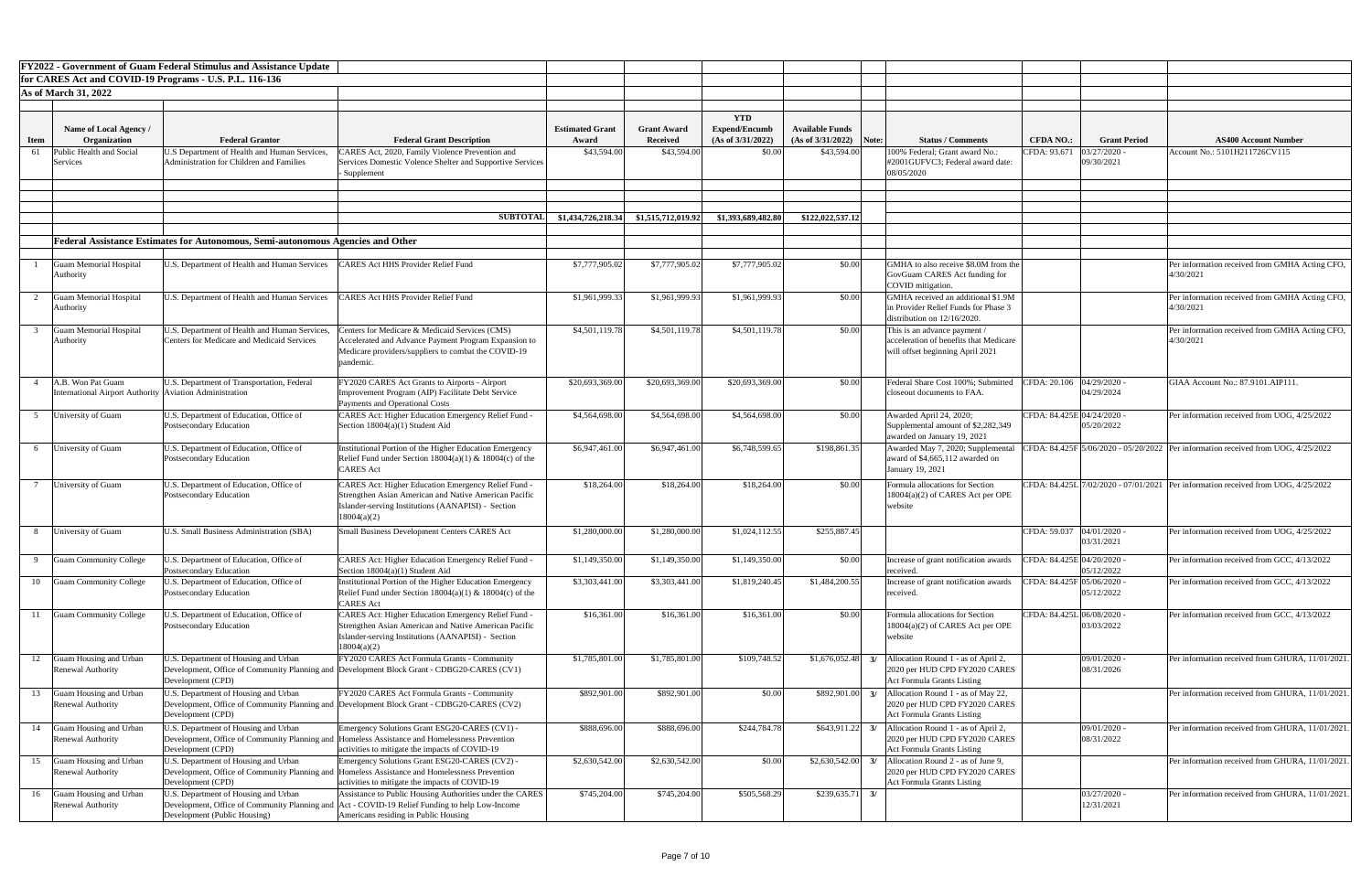| <b>FY2022 - Government of Guam Federal Stimulus and Assistance Update</b><br>for CARES Act and COVID-19 Programs - U.S. P.L. 116-136 |                                                                     |                                                                                                  |                                                                                                                                               |                        |                           |                      |                            |                                                                                                            |                  |                              |                                                                                                          |
|--------------------------------------------------------------------------------------------------------------------------------------|---------------------------------------------------------------------|--------------------------------------------------------------------------------------------------|-----------------------------------------------------------------------------------------------------------------------------------------------|------------------------|---------------------------|----------------------|----------------------------|------------------------------------------------------------------------------------------------------------|------------------|------------------------------|----------------------------------------------------------------------------------------------------------|
|                                                                                                                                      |                                                                     |                                                                                                  |                                                                                                                                               |                        |                           |                      |                            |                                                                                                            |                  |                              |                                                                                                          |
|                                                                                                                                      | <b>As of March 31, 2022</b>                                         |                                                                                                  |                                                                                                                                               |                        |                           |                      |                            |                                                                                                            |                  |                              |                                                                                                          |
|                                                                                                                                      |                                                                     |                                                                                                  |                                                                                                                                               |                        |                           | <b>YTD</b>           |                            |                                                                                                            |                  |                              |                                                                                                          |
|                                                                                                                                      | Name of Local Agency /                                              |                                                                                                  |                                                                                                                                               | <b>Estimated Grant</b> | <b>Grant Award</b>        | <b>Expend/Encumb</b> | <b>Available Funds</b>     |                                                                                                            |                  |                              |                                                                                                          |
| <b>Item</b>                                                                                                                          | <b>Organization</b>                                                 | <b>Federal Grantor</b>                                                                           | <b>Federal Grant Description</b><br>Assistance to Section 8 Authorities under the CARES Act                                                   | Award                  | <b>Received</b>           | (As of 3/31/2022)    | (As of 3/31/2022)          | Note:<br><b>Status / Comments</b>                                                                          | <b>CFDA NO.:</b> | <b>Grant Period</b>          | <b>AS400 Account Number</b>                                                                              |
|                                                                                                                                      | Juam Housing and Urban<br><b>Renewal Authority</b>                  | J.S. Department of Housing and Urban                                                             | Development, Office of Community Planning and COVID-19 Relief Funding to help Low-Income Americans                                            | \$1,157,936.00         | \$1,157,936.00            | \$640,724.4          | $$517,211.59$ 3/           |                                                                                                            |                  | $03/27/2020$ -<br>12/31/2021 | Per information received from GHURA, 11/01/202                                                           |
|                                                                                                                                      |                                                                     | Development (Section 8)                                                                          | residing in the Section 8 program                                                                                                             |                        |                           |                      |                            |                                                                                                            |                  |                              |                                                                                                          |
|                                                                                                                                      | Guam Memorial Hospital<br>Authority                                 |                                                                                                  | <b>Guam Emergency Management Healthcare Coalition -</b><br>Hospital Preparedness Program (HPP)/ASPR                                           | 31,862.00              | \$0.00                    | \$0.00               | $$0.00\,$ 3/               |                                                                                                            |                  |                              |                                                                                                          |
|                                                                                                                                      | Sanctuary Incorporated of                                           | J.S. Department of Health and Human Services,<br><b>Administration for Children and Families</b> | Transitional Living for Homeless Youth - Sagan Linala<br>(Place for Better Life) Transitional Living Program                                  | 50,039.00              | \$50,039.00               | \$0.00               | \$50,039.00                | $3/$ Grant award No.: 90CX7181 / Action CFDA: 93.550<br>date - 4/23/2020                                   |                  |                              | Allocation found on TAGGS website                                                                        |
|                                                                                                                                      | Sanctuary Incorporated of                                           | U.S. Department of Health and Human Services,<br><b>Administration for Children and Families</b> | Sanctuary Basic Center Program                                                                                                                | 24,000.00              | \$24,000.00               | \$0.00               | \$24,000.00                | 3/ Grant award No.: 90CY7092 / Action CFDA: 93.623<br>date - 4/23/2020                                     |                  |                              | Allocation found on TAGGS website                                                                        |
| 21                                                                                                                                   | Mañe'lu (formerly Big Brothers                                      | J.S. Department of Interior, Office of Insular                                                   | Technical Assistance Program - CARES Act Emergency                                                                                            | 151,550.00             | \$151,550.00              | \$0.00               | \$151,550.00               | Based on DOI/OIA Announcement                                                                              |                  |                              |                                                                                                          |
|                                                                                                                                      | Big Sisters of Guam)                                                | Affairs                                                                                          | Relief Funding - Micronesian Resource Center One Stop                                                                                         |                        |                           |                      |                            | dated 5/5/2020                                                                                             |                  |                              |                                                                                                          |
|                                                                                                                                      |                                                                     |                                                                                                  | Shop to support Micronesian communities on Guam                                                                                               |                        |                           |                      |                            |                                                                                                            |                  |                              |                                                                                                          |
| 22                                                                                                                                   | Humanities Guåhan                                                   | National Endowment for the Humanities (NEH)                                                      | Y2020 CARES Act Emergency Relief Grant Program to                                                                                             | 250,600.00             | \$18,375.25               | \$0.00               | \$18,375.25                | 3/ Maximum award is \$300,000 under<br>the NEH CARES: Cultural                                             |                  | $06/15/2020$ -<br>12/31/2020 | Listing of CARES Act grants awarded in the amou                                                          |
|                                                                                                                                      |                                                                     |                                                                                                  | support cultural and humanities-based nonprofit<br>organizations in Guam. Total CARES Act grants                                              |                        |                           |                      |                            | Organizations Grant Snapshot-NEH                                                                           |                  |                              | of \$232,224.75 to scholars, teachers, and nonprofi<br>organizations in Guam for cultural and humanities |
|                                                                                                                                      |                                                                     |                                                                                                  | awarded - \$232,224.75.                                                                                                                       |                        |                           |                      |                            | Website                                                                                                    |                  |                              | programs. (per PDN article dated 11/2/2020)                                                              |
|                                                                                                                                      |                                                                     |                                                                                                  |                                                                                                                                               |                        |                           |                      |                            |                                                                                                            |                  |                              |                                                                                                          |
|                                                                                                                                      |                                                                     |                                                                                                  | Duk Duk Goose Inc. (Nihi!)                                                                                                                    |                        | \$20,000.00               | \$0.00               | \$20,000.00                | 3/                                                                                                         |                  |                              |                                                                                                          |
|                                                                                                                                      |                                                                     |                                                                                                  | Guampedia, Inc.                                                                                                                               |                        | \$10,000.0                | \$0.00               | \$10,000.00                | 3/                                                                                                         |                  |                              |                                                                                                          |
|                                                                                                                                      |                                                                     |                                                                                                  | <b>Guam Preservation Trust</b>                                                                                                                |                        | \$17,400.75               | \$0.00               | $$17,400.75$ 3/            |                                                                                                            |                  |                              |                                                                                                          |
|                                                                                                                                      |                                                                     |                                                                                                  | Inadahen I Lina'la Kotturan Chamoru (Sagan Kotturan                                                                                           |                        | \$10,000.00               | \$0.00               | \$10,000.00                | 3/                                                                                                         |                  |                              |                                                                                                          |
|                                                                                                                                      |                                                                     |                                                                                                  | Chamoru)                                                                                                                                      |                        |                           |                      |                            |                                                                                                            |                  |                              |                                                                                                          |
|                                                                                                                                      |                                                                     |                                                                                                  | Inetnon Gefpago Cultural Arts Program                                                                                                         |                        | \$20,000.00               | \$0.00               | $$20,000.00$ 3/            |                                                                                                            |                  |                              |                                                                                                          |
|                                                                                                                                      |                                                                     |                                                                                                  | Oceanic Ascent Education, Inc.<br>Pacific Historic Parks                                                                                      |                        | \$19,824.00<br>\$20,000.0 | \$0.00<br>\$0.00     | \$19,824.00<br>\$20,000.00 | 3/<br>3/                                                                                                   |                  |                              |                                                                                                          |
|                                                                                                                                      |                                                                     |                                                                                                  | Traditions Affirming Our Seafaring Ancestry, Inc. (TASA)                                                                                      |                        | \$20,000.0                | \$0.00               | \$20,000.00                | 3/                                                                                                         |                  |                              |                                                                                                          |
|                                                                                                                                      |                                                                     |                                                                                                  | <b>Academy of Computer Arts and Sciences</b>                                                                                                  |                        | \$10,000.00               | \$0.00               | \$10,000.00                | 3/                                                                                                         |                  |                              |                                                                                                          |
|                                                                                                                                      |                                                                     |                                                                                                  | I Hagan Famalao'an Guahan, Inc.                                                                                                               |                        | \$20,000.00               | \$0.00               | \$20,000.00                | 3/                                                                                                         |                  |                              |                                                                                                          |
|                                                                                                                                      |                                                                     |                                                                                                  | Micronesian Chefs Association                                                                                                                 |                        | \$10,000.00               | \$0.00               | \$10,000.00                | 3/                                                                                                         |                  |                              |                                                                                                          |
|                                                                                                                                      |                                                                     |                                                                                                  | Micronesian Climate Change Alliance<br>Santa Teresita Catholic Church                                                                         |                        | \$10,000.0<br>\$20,000.00 | \$0.00<br>\$0.00     | \$10,000.00<br>\$20,000.00 | 3/<br>3/                                                                                                   |                  |                              |                                                                                                          |
|                                                                                                                                      |                                                                     |                                                                                                  | Hilary L. Raigetal for traditional seafaring                                                                                                  |                        | \$10,000.00               | \$0.00               | \$10,000.00                | 3/                                                                                                         |                  |                              |                                                                                                          |
|                                                                                                                                      |                                                                     |                                                                                                  | Dawn Reyes for art history                                                                                                                    |                        | \$10,000.00               | \$0.00               | \$10,000.00                | 3/                                                                                                         |                  |                              |                                                                                                          |
|                                                                                                                                      |                                                                     |                                                                                                  | Tricia Lizama for traditional medicine                                                                                                        |                        | \$5,000.0                 | \$0.00               | \$5,000.00                 | 3/                                                                                                         |                  |                              |                                                                                                          |
|                                                                                                                                      |                                                                     |                                                                                                  |                                                                                                                                               |                        |                           |                      |                            |                                                                                                            |                  |                              |                                                                                                          |
| 23                                                                                                                                   | J.S. Small Business<br><b>Administration, Guam Branch</b><br>Office | <b>J.S. Small Business Administration (SBA)</b>                                                  | SBA Disaster Assistance Update, Nationwide Economic<br>Injury Disaster Loans (EIDLs) / COVID-19, as of<br>November 23, 2020                   | 78,445,000.00          | \$78,445,000.00           | \$78,445,000.00      | \$0.00                     | Loans Approved for Guam - 1,322;<br>Dollars Approved for Guam<br>$$78,445,000$ ; figure as of $11/22/2020$ |                  |                              | Per SBA Disaster Assistance Update Nationwide<br>EIDL Loans, November 23, 2020 Report (SBA<br>website)   |
| 24                                                                                                                                   | J.S. Small Business                                                 | <b>U.S. Small Business Administration (SBA)</b>                                                  | SBA Disaster Assistance Update, Economic Injury Disaster                                                                                      | 6,308,000.00           | \$6,308,000.00            | \$6,308,000.00       | \$0.00                     | Loans Approved for Guam - 1,529;                                                                           |                  |                              | Per SBA Update provided by the Speaker's Office,                                                         |
|                                                                                                                                      | Administration, Guam Branch<br>Office                               |                                                                                                  | Loans (EIDLs) Advance / COVID-19, as of July 15, 2020                                                                                         |                        |                           |                      |                            | Dollars Approved for Guam -<br>\$6,308,000; figure as of 07/14/2020                                        |                  |                              | 7/22/2020.                                                                                               |
| 25                                                                                                                                   | J.S. Small Business                                                 | U.S. Small Business Administration (SBA)                                                         | SBA Paycheck Protection Program (PPP) Loans - States and \$                                                                                   | 192,074,123.00         | \$192,074,123.00          | \$192,074,123.00     | \$0.00                     | Loans Approved - 2,208; Dollars                                                                            |                  |                              | Per SBA Update provided by the Speaker's Office,                                                         |
|                                                                                                                                      | Administration, Guam Branch<br>Office                               |                                                                                                  | Territories, as of August 8, 2020                                                                                                             |                        |                           |                      |                            | Approved - \$192,074,582; approvals<br>through $08/08/2020$                                                |                  |                              | $8/14/2020$ .                                                                                            |
| 26                                                                                                                                   | Westcare Pacific Islands, Inc.                                      | J.S. Department of Health and Human Services,                                                    | Disaster Response Grant Program - School-Based Services                                                                                       | 1,000,000.00           | \$1,000,000.00            | \$0.00               | \$1,000,000.00             | The project aims to help GDOE                                                                              |                  | $04/30/2020$ -               | Per Guam Daily Post news article dated 7/9/2020                                                          |
|                                                                                                                                      | (Ma'lak na ha'ani or Bright                                         | <b>Substance Abuse and Mental Health Services</b><br>Administration (SAMHSA)                     |                                                                                                                                               |                        |                           |                      |                            | students and their families cope with                                                                      |                  | 10/29/2021                   | and SAMHSA Grant Awards by State, SAMHSA<br>website. SEE FOOTNOTE 3.                                     |
|                                                                                                                                      | <b>Futures Project</b> )                                            |                                                                                                  |                                                                                                                                               |                        |                           |                      |                            | stressors to past natural disasters and<br>the recent COVID-19 pandemic.                                   |                  |                              |                                                                                                          |
|                                                                                                                                      |                                                                     |                                                                                                  | Hospitals and other Healthcare <i>U.S.</i> Department of Health and Human Services <i>CARES Act HHS Provider Relief Fund - Total Attested</i> | \$13,565,178.00        | \$0.00                    | \$0.00               |                            | $\vert 0.00 \vert$ 3/ $\vert$ Does not include the HHS PRF                                                 |                  |                              | Listing of providers that received a payment can b                                                       |
|                                                                                                                                      | Providers (Guam)                                                    |                                                                                                  | Payments - \$13,565,178                                                                                                                       |                        |                           |                      |                            | payment of \$7.7M to GMH which is                                                                          |                  |                              | found on the TAGGS website                                                                               |
|                                                                                                                                      |                                                                     |                                                                                                  |                                                                                                                                               |                        |                           |                      |                            | noted above, separately.                                                                                   |                  |                              | $(\text{tags.hhs.gov/Coronavirus/Providers})$                                                            |
|                                                                                                                                      |                                                                     |                                                                                                  | Marianas Medical Response, LLC, Barrigada                                                                                                     |                        | \$20,332.00               |                      |                            |                                                                                                            |                  |                              |                                                                                                          |
|                                                                                                                                      |                                                                     |                                                                                                  | Alix Chenet, Dededo<br>Blue Ocean Medical Group LLC, Dededo                                                                                   |                        | \$3,873.00<br>\$78.00     |                      |                            |                                                                                                            |                  |                              |                                                                                                          |
|                                                                                                                                      |                                                                     |                                                                                                  | C.V. Alegria D.D.S., Inc., Dededo                                                                                                             |                        | \$153,789.00              |                      |                            |                                                                                                            |                  |                              |                                                                                                          |
|                                                                                                                                      |                                                                     |                                                                                                  | Donald Preston, Dededo                                                                                                                        |                        | \$1,465.00                |                      |                            |                                                                                                            |                  |                              |                                                                                                          |
|                                                                                                                                      |                                                                     |                                                                                                  | Government of Guam Department of Administration,                                                                                              |                        | \$133,438.00              |                      |                            |                                                                                                            |                  |                              |                                                                                                          |
|                                                                                                                                      |                                                                     |                                                                                                  | Gregory Miller, Dededo                                                                                                                        |                        | \$1,681.00                |                      |                            |                                                                                                            |                  |                              |                                                                                                          |
|                                                                                                                                      |                                                                     |                                                                                                  | Guam Healthcare Development Incorporated, Dededo                                                                                              |                        | \$10,598,576.00           |                      |                            |                                                                                                            |                  |                              |                                                                                                          |
|                                                                                                                                      |                                                                     |                                                                                                  | Guam Medical Health Care Center, Inc, Dededo                                                                                                  |                        | \$4,951.00                |                      |                            |                                                                                                            |                  |                              |                                                                                                          |

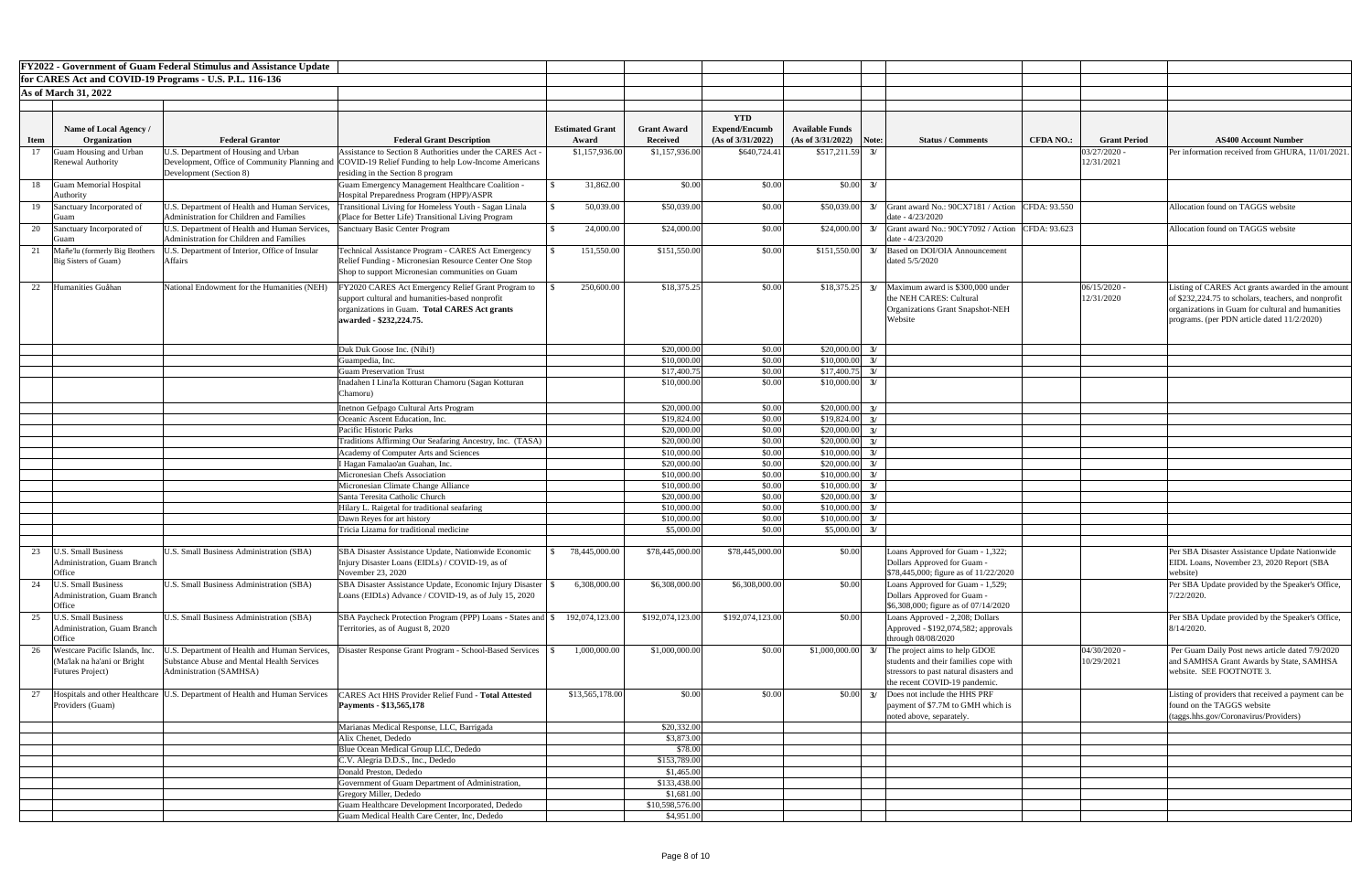|                                                         |                             | <b>FY2022 - Government of Guam Federal Stimulus and Assistance Update</b> |                                                                  |                        |                           |                      |                            |                          |                  |                     |                             |
|---------------------------------------------------------|-----------------------------|---------------------------------------------------------------------------|------------------------------------------------------------------|------------------------|---------------------------|----------------------|----------------------------|--------------------------|------------------|---------------------|-----------------------------|
| for CARES Act and COVID-19 Programs - U.S. P.L. 116-136 |                             |                                                                           |                                                                  |                        |                           |                      |                            |                          |                  |                     |                             |
|                                                         | <b>As of March 31, 2022</b> |                                                                           |                                                                  |                        |                           |                      |                            |                          |                  |                     |                             |
|                                                         |                             |                                                                           |                                                                  |                        |                           |                      |                            |                          |                  |                     |                             |
|                                                         |                             |                                                                           |                                                                  |                        |                           | <b>YTD</b>           |                            |                          |                  |                     |                             |
|                                                         | Name of Local Agency /      |                                                                           |                                                                  | <b>Estimated Grant</b> | <b>Grant Award</b>        | <b>Expend/Encumb</b> | <b>Available Funds</b>     |                          |                  |                     |                             |
| <b>Item</b>                                             | Organization                | <b>Federal Grantor</b>                                                    | <b>Federal Grant Description</b>                                 | Award                  | <b>Received</b>           | (As of 3/31/2022)    | (As of $3/31/2022$ ) Note: | <b>Status / Comments</b> | <b>CFDA NO.:</b> | <b>Grant Period</b> | <b>AS400 Account Number</b> |
|                                                         |                             |                                                                           | International Health Providers, LLC, Dededo                      |                        | \$25,636.00               |                      |                            |                          |                  |                     |                             |
|                                                         |                             |                                                                           | MA Gladys Linsangan, Dededo                                      |                        | \$15,152.00               |                      |                            |                          |                  |                     |                             |
|                                                         |                             |                                                                           | Scott Larkin, Dededo                                             |                        | \$408.00                  |                      |                            |                          |                  |                     |                             |
|                                                         |                             |                                                                           | Practical Therapy Solutions LLC, Experiment                      |                        | \$1,402.00                |                      |                            |                          |                  |                     |                             |
|                                                         |                             |                                                                           | ABC Dental LLC, Hagatna                                          |                        | \$39,995.00               |                      |                            |                          |                  |                     |                             |
|                                                         |                             |                                                                           | ALH LLC, Hagatna                                                 |                        | \$44,950.00               |                      |                            |                          |                  |                     |                             |
|                                                         |                             |                                                                           | Guam Urgent Care, Hagatna                                        |                        | \$1,775.00                |                      |                            |                          |                  |                     |                             |
|                                                         |                             |                                                                           | Evergreen Health Center LLC, Maite                               |                        | \$14,533.00               |                      |                            |                          |                  |                     |                             |
|                                                         |                             |                                                                           | The Doctors Clinic, Mangilao                                     |                        | \$20,676.00               |                      |                            |                          |                  |                     |                             |
|                                                         |                             |                                                                           | Ordot Dental Clinic LLP, Ordot                                   |                        | \$40,945.00               |                      |                            |                          |                  |                     |                             |
|                                                         |                             |                                                                           | Advanced Eyecare, LLC, Sinajana                                  |                        | \$68,102.00               |                      |                            |                          |                  |                     |                             |
|                                                         |                             |                                                                           | Pacific Med & Nephrology, Sinajana                               |                        | \$143,026.00              |                      |                            |                          |                  |                     |                             |
|                                                         |                             |                                                                           | <b>AC Micro Guam LLC, Tamuning</b>                               |                        | \$18,731.00               |                      |                            |                          |                  |                     |                             |
|                                                         |                             |                                                                           | <b>Access Medical Transport, Tamuning</b>                        |                        | \$18,713.00               |                      |                            |                          |                  |                     |                             |
|                                                         |                             |                                                                           | Adult Health Care Clinic, Tamuning                               |                        | \$4,233.00                |                      |                            |                          |                  |                     |                             |
|                                                         |                             |                                                                           | American Medical Center, LLC, Tamuning                           |                        | \$194,025.00              |                      |                            |                          |                  |                     |                             |
|                                                         |                             |                                                                           | Byungsoo Kim, Tamuning                                           |                        | \$3,860.00                |                      |                            |                          |                  |                     |                             |
|                                                         |                             |                                                                           | David J Parks MD Inc, Tamuning                                   |                        | \$223,846.00              |                      |                            |                          |                  |                     |                             |
|                                                         |                             |                                                                           | Dennis Antonio A Sarmiento, Tamuning                             |                        | \$5,557.00                |                      |                            |                          |                  |                     |                             |
|                                                         |                             |                                                                           | Dr Ruben P Arafiles PC, Tamuning<br>Elizabeth Q Cauley, Tamuning |                        | \$2,747.00<br>\$74,126.00 |                      |                            |                          |                  |                     |                             |
|                                                         |                             |                                                                           | General Conference Corp of SDA, Tamuning                         |                        | \$111,658.00              |                      |                            |                          |                  |                     |                             |
|                                                         |                             |                                                                           | Guahan Physicians and Consultants, Tamuning                      |                        | \$17,011.00               |                      |                            |                          |                  |                     |                             |
|                                                         |                             |                                                                           | Guam Medical Imaging Center LLC, Tamuning                        |                        | \$33,436.00               |                      |                            |                          |                  |                     |                             |
|                                                         |                             |                                                                           | Guam Sleep Center, LLC, Tamuning                                 |                        | \$574.00                  |                      |                            |                          |                  |                     |                             |
|                                                         |                             |                                                                           | Guam Surgicenter, LLC, Tamuning                                  |                        | \$154,988.00              |                      |                            |                          |                  |                     |                             |
|                                                         |                             |                                                                           | Guam Urology, LLC, Tamuning                                      |                        | \$11,453.00               |                      |                            |                          |                  |                     |                             |
|                                                         |                             |                                                                           | Guam X-Ray, Tamuning                                             |                        | \$334,862.00              |                      |                            |                          |                  |                     |                             |
|                                                         |                             |                                                                           | Gurusamy, Inc., Tamuning                                         |                        | \$172,415.00              |                      |                            |                          |                  |                     |                             |
|                                                         |                             |                                                                           | GVN, Inc., Tamuning                                              |                        | \$33,985.00               |                      |                            |                          |                  |                     |                             |
|                                                         |                             |                                                                           | Hafa Adai Family Dental, PC, Tamuning                            |                        | \$26,123.00               |                      |                            |                          |                  |                     |                             |
|                                                         |                             |                                                                           | Hafa Specialist Group LLP, Tamuning                              |                        | \$24,421.00               |                      |                            |                          |                  |                     |                             |
|                                                         |                             |                                                                           | Health Partners, LLC, Tamuning                                   |                        | \$20,059.00               |                      |                            |                          |                  |                     |                             |
|                                                         |                             |                                                                           | Insaf Ally, Tamuning                                             |                        | \$839.00                  |                      |                            |                          |                  |                     |                             |
|                                                         |                             |                                                                           | Isla Home Infusion Inc., Tamuning                                |                        | \$5,313.00                |                      |                            |                          |                  |                     |                             |
|                                                         |                             |                                                                           | Island Eye Center, Tamuning                                      |                        | \$24,024.00               |                      |                            |                          |                  |                     |                             |
|                                                         |                             |                                                                           | Island Surgical Center PC, Tamuing<br>Jerry Castro, Tamuning     |                        | \$50,311.00<br>\$6,029.00 |                      |                            |                          |                  |                     |                             |
|                                                         |                             |                                                                           | Joseph L Lescano, Tamuning                                       |                        | \$6,762.00                |                      |                            |                          |                  |                     |                             |
|                                                         |                             |                                                                           | Maria Melinda B Sangalang, Tamuning                              |                        | \$2,278.00                |                      |                            |                          |                  |                     |                             |
|                                                         |                             |                                                                           | Marianas Footcare Clinic, Tamuning                               |                        | \$5,305.00                |                      |                            |                          |                  |                     |                             |
|                                                         |                             |                                                                           | Marjorie Debenedictis, Tamuning                                  |                        | \$19,468.00               |                      |                            |                          |                  |                     |                             |
|                                                         |                             |                                                                           | Micronesia Medical & Anesthesia Associates, PLLC,                |                        | \$6,986.00                |                      |                            |                          |                  |                     |                             |
|                                                         |                             |                                                                           | Tamuning                                                         |                        |                           |                      |                            |                          |                  |                     |                             |
|                                                         |                             |                                                                           | MVN, Inc. Tamuning                                               |                        | \$181.00                  |                      |                            |                          |                  |                     |                             |
|                                                         |                             |                                                                           | Noel Silan, DPM, PC, Tamuning                                    |                        | \$1,082.00                |                      |                            |                          |                  |                     |                             |
|                                                         |                             |                                                                           | Office of Leopoldo Arcilla, Jr., MD, PC, Tamuning                |                        | \$16,321.00               |                      |                            |                          |                  |                     |                             |
|                                                         |                             |                                                                           | Pacific Cardiology Consultants LLC, Tamuning                     |                        | \$24,445.00               |                      |                            |                          |                  |                     |                             |
|                                                         |                             |                                                                           | Pacific Hand Surgery Center, Tamuning                            |                        | \$3,750.00                |                      |                            |                          |                  |                     |                             |
|                                                         |                             |                                                                           | Pacific Radiology Inc. A Professional Corporation,               |                        | \$2,123.00                |                      |                            |                          |                  |                     |                             |
|                                                         |                             |                                                                           | Pacific Smiles Orthodontics, Inc., Tamuning                      |                        | \$36,335.00               |                      |                            |                          |                  |                     |                             |
|                                                         |                             |                                                                           | Peter KH Go, Tamuning                                            |                        | \$8,789.00                |                      |                            |                          |                  |                     |                             |
|                                                         |                             |                                                                           | Placido Nicdao, Tamuning                                         |                        | \$301.00                  |                      |                            |                          |                  |                     |                             |
|                                                         |                             |                                                                           | Renee Koffend, Tamuning<br>Robert J Yang, DMD, PC, Tamuning      |                        | \$548.00<br>\$72,191.00   |                      |                            |                          |                  |                     |                             |
|                                                         |                             |                                                                           | Romeo Samonte, Tamuning                                          |                        | \$10,555.00               |                      |                            |                          |                  |                     |                             |
|                                                         |                             |                                                                           | Ronald Pangilinan, Tamuning                                      |                        | \$6,292.00                |                      |                            |                          |                  |                     |                             |
|                                                         |                             |                                                                           | Ronald T Kobayashi & Associates, PC, Tamuning                    |                        | \$4,884.00                |                      |                            |                          |                  |                     |                             |
|                                                         |                             |                                                                           | Samuel Friedman, Tamuning                                        |                        | \$35,784.00               |                      |                            |                          |                  |                     |                             |
|                                                         |                             |                                                                           | Takecare Insurance Company, Inc, Tamuning                        |                        | \$196,992.00              |                      |                            |                          |                  |                     |                             |
|                                                         |                             |                                                                           | The Offices of Ramel A Carlos MD Inc, Tamuning                   |                        | \$19,993.00               |                      |                            |                          |                  |                     |                             |
|                                                         |                             |                                                                           |                                                                  |                        |                           |                      |                            |                          |                  |                     |                             |

| nt Number |  |
|-----------|--|
|           |  |
|           |  |
|           |  |
|           |  |
|           |  |
|           |  |
|           |  |
|           |  |
|           |  |
|           |  |
|           |  |
|           |  |
|           |  |
|           |  |
|           |  |
|           |  |
|           |  |
|           |  |
|           |  |
|           |  |
|           |  |
|           |  |
|           |  |
|           |  |
|           |  |
|           |  |
|           |  |
|           |  |
|           |  |
|           |  |
|           |  |
|           |  |
|           |  |
|           |  |
|           |  |
|           |  |
|           |  |
|           |  |
|           |  |
|           |  |
|           |  |
|           |  |
|           |  |
|           |  |
|           |  |
|           |  |
|           |  |
|           |  |
|           |  |
|           |  |
|           |  |
|           |  |
|           |  |
|           |  |
|           |  |
|           |  |